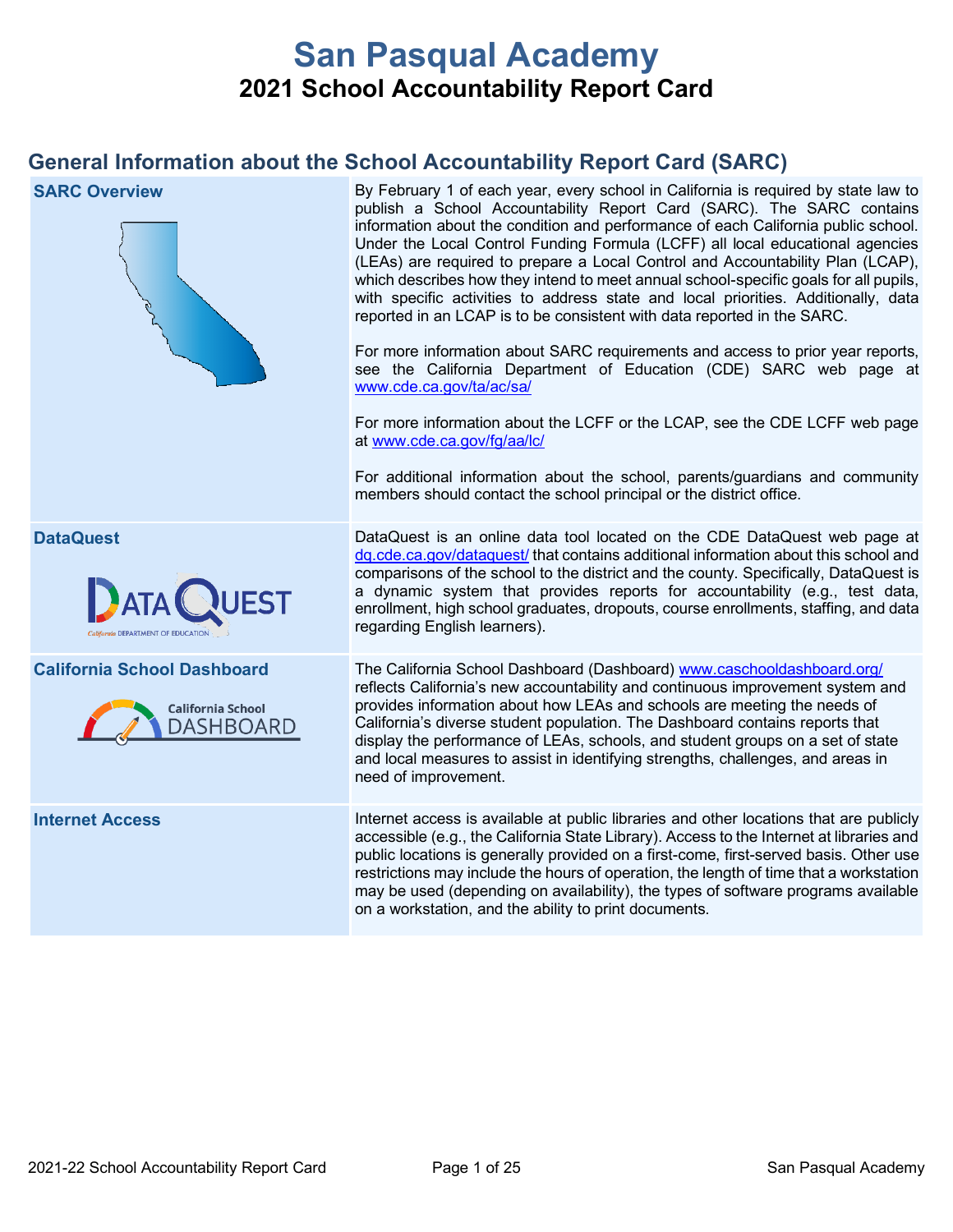## **2021-22 School Contact Information**

| <b>School Name</b>                               | San Pasqual Academy           |  |  |  |
|--------------------------------------------------|-------------------------------|--|--|--|
| <b>Street</b>                                    | 17701 San Pasqual Valley Road |  |  |  |
| City, State, Zip                                 | Escondido, CA 92025           |  |  |  |
| <b>Phone Number</b>                              | 760-233-6003                  |  |  |  |
| <b>Principal</b>                                 | Suzanne Miyasaki              |  |  |  |
| <b>Email Address</b>                             | suzanne.miyasaki@sdcoe.net    |  |  |  |
| <b>School Website</b>                            | sdcoe.net/jccs                |  |  |  |
| County-District-School (CDS) Code 37103710115998 |                               |  |  |  |

| 2021-22 District Contact Information |                                      |  |  |
|--------------------------------------|--------------------------------------|--|--|
| <b>District Name</b>                 | San Diego County Office of Education |  |  |
| <b>Phone Number</b>                  | 858-292-3500                         |  |  |
| Superintendent                       | Dr. Paul Gothold                     |  |  |
| <b>Email Address</b>                 | superintendent@sdcoe.net             |  |  |
| <b>District Website Address</b>      | www.sdcoe.net                        |  |  |

#### **2021-22 School Overview**

MISSION STATEMENT: As members of Juvenile Court and Community Schools (JCCS), we are committed to high expectations, social justice, and equality for all students. We value diversity and strive to eradicate institutionalized racism and discrimination in all forms. Our priority is to raise the achievement of all students through the elimination of the racialized opportunity gap that negatively impacts our students of color. We accomplish this through the delivery of culturally and linguistically responsive standards-driven instruction, courageous and advocacy-oriented leadership, and relevant professional development. All JCCS community members stand personally committed and professionally accountable for the achievement of this mission.

San Pasqual Academy (SPA) is located on 238 acres in beautiful San Pasqual Valley in Escondido. The school is a first-in-thenation residential education campus designed specifically for youth in foster care. Four partners - San Diego County Health and Human Services agency, New Alternatives, Inc., San Diego County Office of Education, and San Diego Workforce Partnership - work collaboratively on campus to provide a seamless delivery of services to students. The partners provide dependency case management, residential, academic, and work-readiness programs and services that create a community where the students can learn, grow and thrive. Currently, there are 43 youth living on the campus, with 35 students enrolled in grades 9 through 12 attending the onsite high school. The students in foster care qualify for the federal lunch program; 13 of the students qualify for special education services, and five are English learners.

#### Staffing Demographics as of December 2021:

There are five general education teachers, one special education teacher, one special education teacher's assistant, one classroom assistant, two part-time Career Technical Education (CTE) teachers, one in-school counselor, one instructional coach, one school administrative assistant, one student support specialist, and one principal.

SPA is fully accredited by the Western Association of Schools and Colleges, thereby ensuring that all major colleges, universities, vocational training programs, and the military accept the diploma. With a required 220 credits for graduation, students complete UC "a-g" core requirements in English (40 credits), mathematics (20 credits), science (20 credits), social science (30 credits), fine/practical arts (10 credits) and physical education (20 credits). Additionally, they must complete 80 elective credits (16 completed courses). Spanish, French, art, CTE culinary arts, CTE Energy, Environment, and Utilities, leadership/Associated Student Body (ASB), critical numeracy, financial literacy, inventions and innovations, family life, and yearbook are offered as electives this year. We also offer two dual enrollment courses (Counseling 110 College Success Skills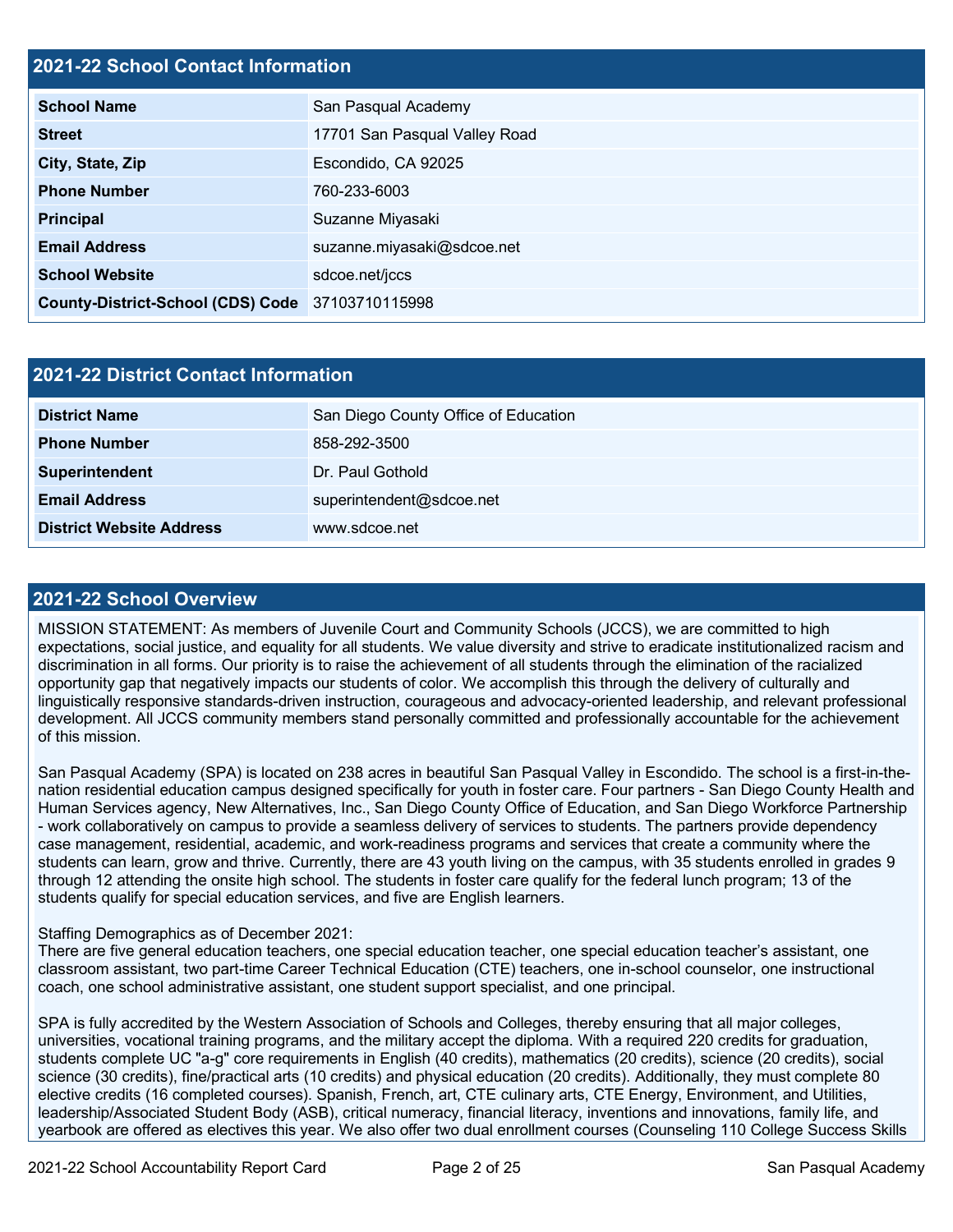#### **2021-22 School Overview**

and Counseling 148 Managing Stress and Well Being) with Palomar College for seniors. The school calendar is based on semesters with a winter and summer intersession for credit recovery. SPA recognizes that a major part of adolescent development includes extra- and co-curricular activities enjoyed by high school students. The academy offers co-curricular activities such as yearbook and ASB. ASB helps create a positive school culture by providing student voice, community service, awards assemblies, lunchtime activities, pep rallies, spirit weeks, and dances.

SPA is a member of the California Interscholastic Federation San Diego Section Southern Conference. One or two sports are offered each season. Due to our reduction in enrollment, we participated in eight-player football, boys and girls basketball, softball, and track and field.

Although the school models itself after traditional comprehensive high schools, it is recognized that our students have gaps in their education and credits. Credit recovery is offered during the school year, as is AB216 when necessary. The school is able to offer small class sizes (average 10:1), which allows the teachers to offer more support. Math and literacy support are provided as an elective. The in-school counselor creates individual learning plans in order for the students to meet graduation requirements in a timely manner. After-school tutoring is available by teachers. Due to the increase of students with Individualized Education Programs, a Multi-level Study Skills class is offered in addition to the support students receive in their classes.

The classrooms are equipped with projection systems and/or Chromecast-equipped televisions. Each teacher has a laptop cart and access to a computer lab. Since the pandemic, Chromebooks were distributed individually to students. The teachers post assignments and resource links for their classes to HAIKU. They also are using HAIKU for record-keeping, sharing grades and assignments with invested adults. Some teachers also use Google Classroom.

SPA is developing a Multi-Tiered System of Support. A stakeholder group created a SPA Ethos as the foundation to build on. The focus is on building schoolwide positive behavior support so that it becomes the culture of the school. A school-wide behavior plan that focuses on restorative practices is identified as a need to build positive school culture. The staff is trained and continues ongoing professional learning in implementing restorative practices. The majority of the staff has participated in Crisis Prevention Institute training. We are also continually refreshing our training in trauma-informed care. Due to the level of trauma the students have experienced, the teachers experience a wide array of behaviors in the classroom. We have a token economy that teachers use to recognize specific focus behaviors. Students can spend their Dragon Bucks in the Dragon Shop on Fridays.

SPA, on average, graduates 15 students per academic year. Approximately 25% attend four-year colleges or universities and the remaining 75% transition into community colleges, vocational training schools, and work.

San Diego County Office of Education's 2021-2024 Local Control and Accountability Plan (LCAP) goals:

Goal 1. Ensure excellence in teaching and learning so each student is prepared to succeed in college and career.

Goal 2. Cultivate stakeholder engagement to support excellence in each student's success.

Goal 3. Develop coherent and transparent systems for operational excellence to support each student's success.

Goal 4. Support the integration and transition of students who are at risk, expelled, English learners, and foster youth to be prepared to succeed in college and career.

## **About this School**

| 2020-21 Student Enrollment by Grade Level |                           |  |  |  |
|-------------------------------------------|---------------------------|--|--|--|
| <b>Grade Level</b>                        | <b>Number of Students</b> |  |  |  |
| Grade 9                                   | 15                        |  |  |  |
| Grade 10                                  | 16                        |  |  |  |
| Grade 11                                  | 6                         |  |  |  |
| Grade 12                                  | 13                        |  |  |  |
| <b>Total Enrollment</b>                   | 50                        |  |  |  |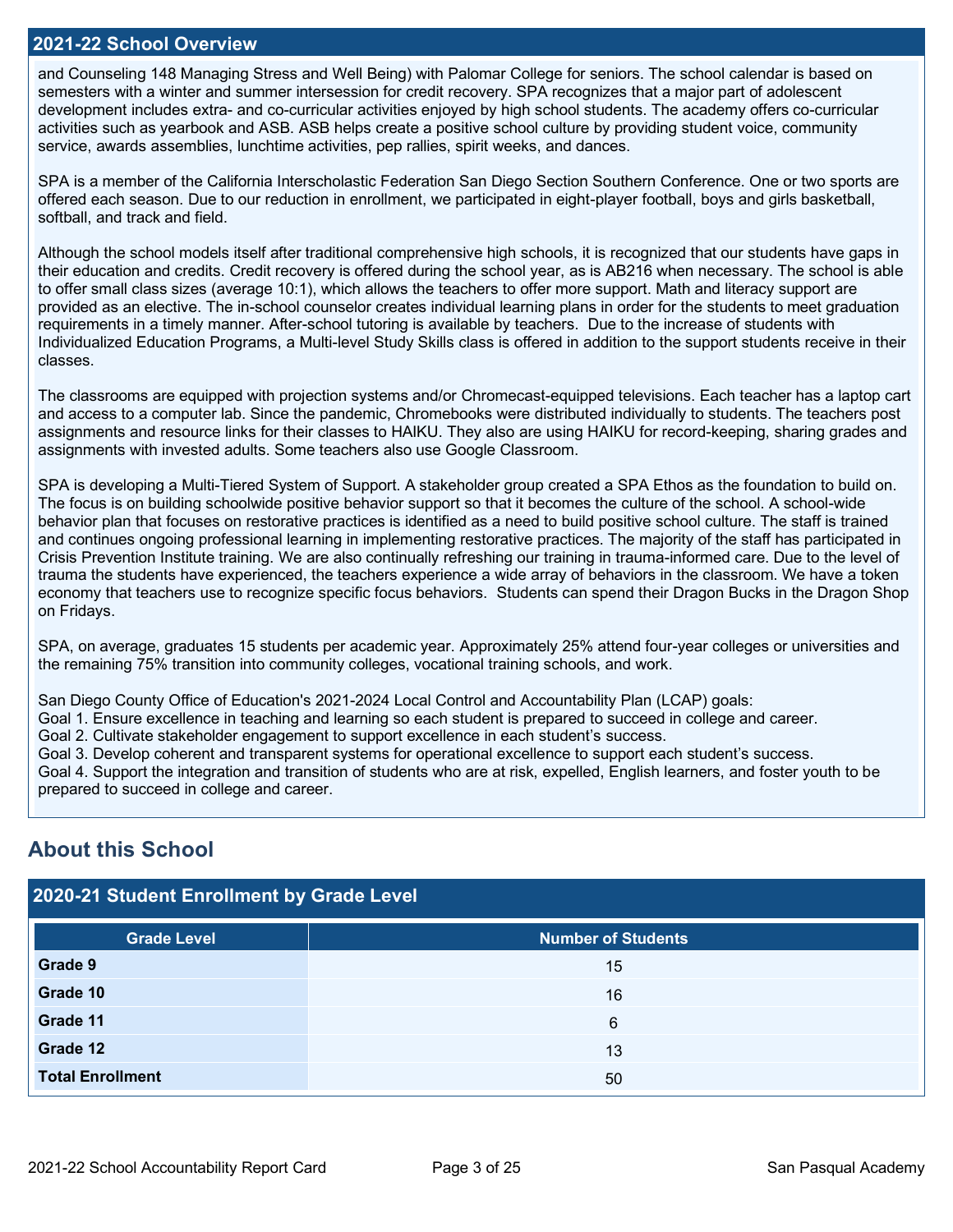## **2020-21 Student Enrollment by Student Group**

| <b>Student Group</b>                   | <b>Percent of Total Enrollment</b> |
|----------------------------------------|------------------------------------|
| American Indian or Alaska Native       | 2                                  |
| <b>Black or African American</b>       | 30                                 |
| <b>Hispanic or Latino</b>              | 44                                 |
| <b>Two or More Races</b>               | 4                                  |
| White                                  | 20                                 |
| <b>English Learners</b>                | 10                                 |
| <b>Foster Youth</b>                    | 100                                |
| <b>Socioeconomically Disadvantaged</b> | 100                                |
| <b>Students with Disabilities</b>      | 38                                 |

**A. Conditions of Learning State Priority: Basic**

The SARC provides the following information relevant to the State priority: Basic (Priority 1):

- Degree to which teachers are appropriately assigned and fully credentialed in the subject area and for the pupils they are teaching;
- Pupils have access to standards-aligned instructional materials; and
- School facilities are maintained in good repair

Note: For more information refer to the Updated Teacher Equity Definitions web page at<https://www.cde.ca.gov/pd/ee/teacherequitydefinitions.asp>

## **2019-20 Teacher Preparation and Placement**

| Authorization/Assignment                                                                        | 2019-20 |
|-------------------------------------------------------------------------------------------------|---------|
| Fully (Preliminary or Clear) Credentialed for Subject and Student Placement (properly assigned) |         |
| <b>Intern Credential Holders Properly Assigned</b>                                              |         |
| Teachers Without Credentials and Misassignments ("ineffective" under ESSA)                      |         |
| Credentialed Teachers Assigned Out-of-Field ("out-of-field" under ESSA)                         |         |
| <b>Unknown</b>                                                                                  |         |
| <b>Total Teaching Positions</b>                                                                 |         |

Note: The data in this table is based on Full Time Equivalent (FTE) status. One FTE equals one staff member working full time; one FTE could also represent two staff members who each work 50 percent of full time. Additionally, an assignment is defined as a position that an educator is assigned to based on setting, subject, and grade level. An authorization is defined as the services that an educator is authorized to provide to students.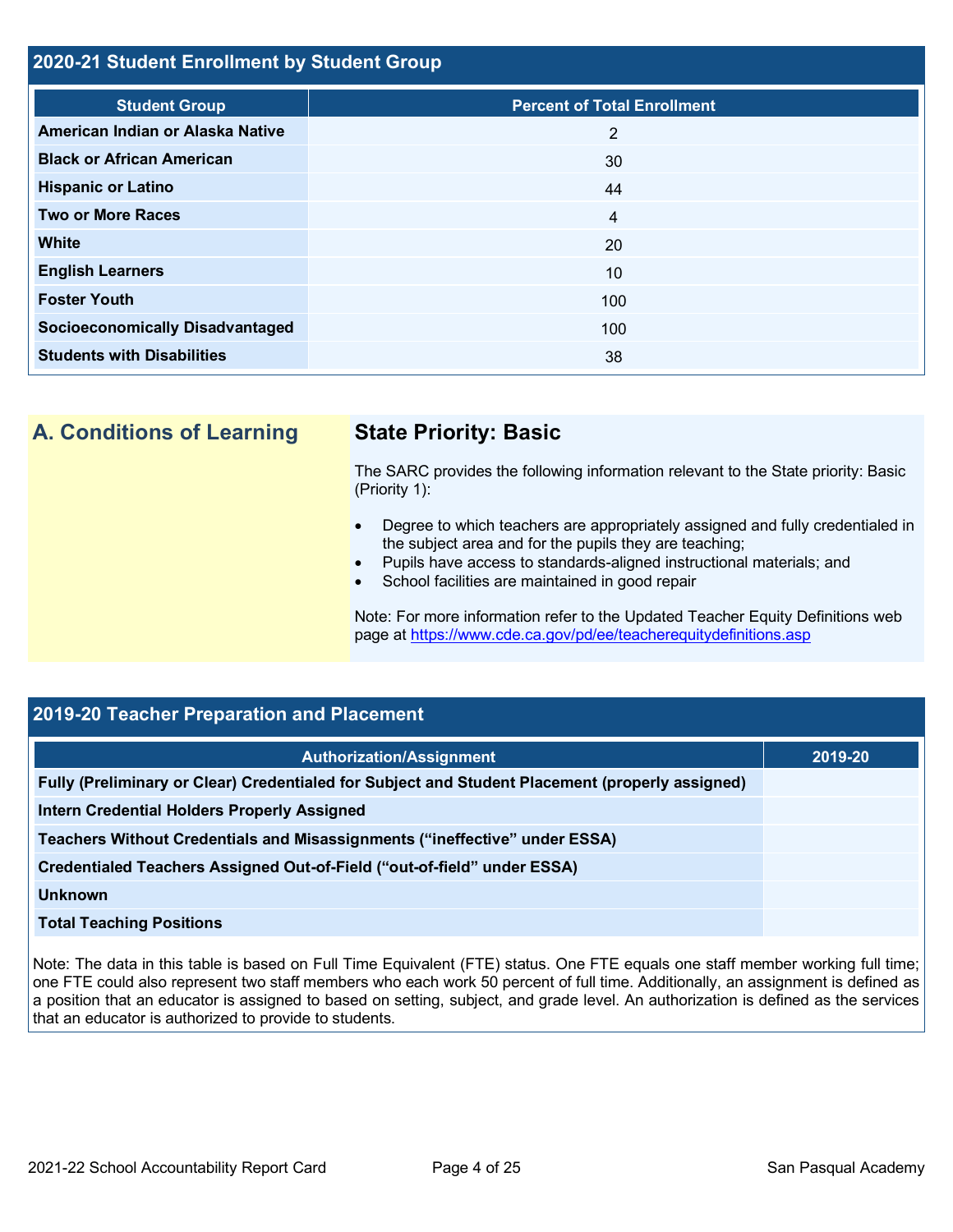## **2019-20 Teachers Without Credentials and Misassignments (considered "ineffective" under ESSA)**

| <b>Authorization/Assignment</b>                              | 2019-20 |
|--------------------------------------------------------------|---------|
| <b>Permits and Waivers</b>                                   |         |
| <b>Misassignments</b>                                        |         |
| <b>Vacant Positions</b>                                      |         |
| <b>Total Teachers Without Credentials and Misassignments</b> |         |

## **2019-20 Credentialed Teachers Assigned Out-of-Field (considered "out-of-field" under ESSA)**

| <b>Indicator</b>                                       | 2019-20 |
|--------------------------------------------------------|---------|
| Credentialed Teachers Authorized on a Permit or Waiver |         |
| <b>Local Assignment Options</b>                        |         |
| <b>Total Out-of-Field Teachers</b>                     |         |

| 2019-20 Class Assignments                                                                                                                           |         |  |  |  |
|-----------------------------------------------------------------------------------------------------------------------------------------------------|---------|--|--|--|
| Indicator                                                                                                                                           | 2019-20 |  |  |  |
| <b>Misassignments for English Learners</b><br>(a percentage of all the classes with English learners taught by teachers that are misassigned)       |         |  |  |  |
| No credential, permit or authorization to teach<br>(a percentage of all the classes taught by teachers with no record of an authorization to teach) |         |  |  |  |

## **2021-22 Quality, Currency, Availability of Textbooks and Other Instructional Materials**

**Year and month in which the data were collected** December 2021

All textbooks and instructional materials used at San Pasqual Academy (SPA) are aligned with state standards and frameworks. SPA follows the State Board of Education's adoption cycle for core content materials. JCCS holds a public hearing annually to determine that each JCCS program has sufficient and quality textbooks or instructional materials, pursuant to the settlement of Williams vs. the State of California. All students, including English learners, are provided their own textbooks in core subjects for use in the classroom and to take home to complete required homework assignments. Additional information regarding state-adopted instructional materials can be obtained from the JCCS office.

| <b>Subject</b>               | Textbooks and Other Instructional Materials/year of<br><b>Adoption</b>                                                                                      |  | <b>From</b><br><b>Most</b><br><b>Recent</b><br><b>Adoption</b> | <b>Percent</b><br><b>Students</b><br><b>Lacking Own</b><br><b>Assigned</b><br>Copy |  |
|------------------------------|-------------------------------------------------------------------------------------------------------------------------------------------------------------|--|----------------------------------------------------------------|------------------------------------------------------------------------------------|--|
| <b>Reading/Language Arts</b> | Holt, Rinehart and Winston: Literature and Language Arts (6-<br>12)<br>Special Ed Holt: Literature and Language Arts<br>McGraw-Hill: Study Sync Grades 9-12 |  | Yes                                                            | 0                                                                                  |  |
| <b>Mathematics</b>           | Pearson: enVision Integrated Mathematics I<br>Pearson: enVision Integrated Mathematics II<br>Pearson: enVision Integrated Mathematics III                   |  | <b>Yes</b>                                                     | 0                                                                                  |  |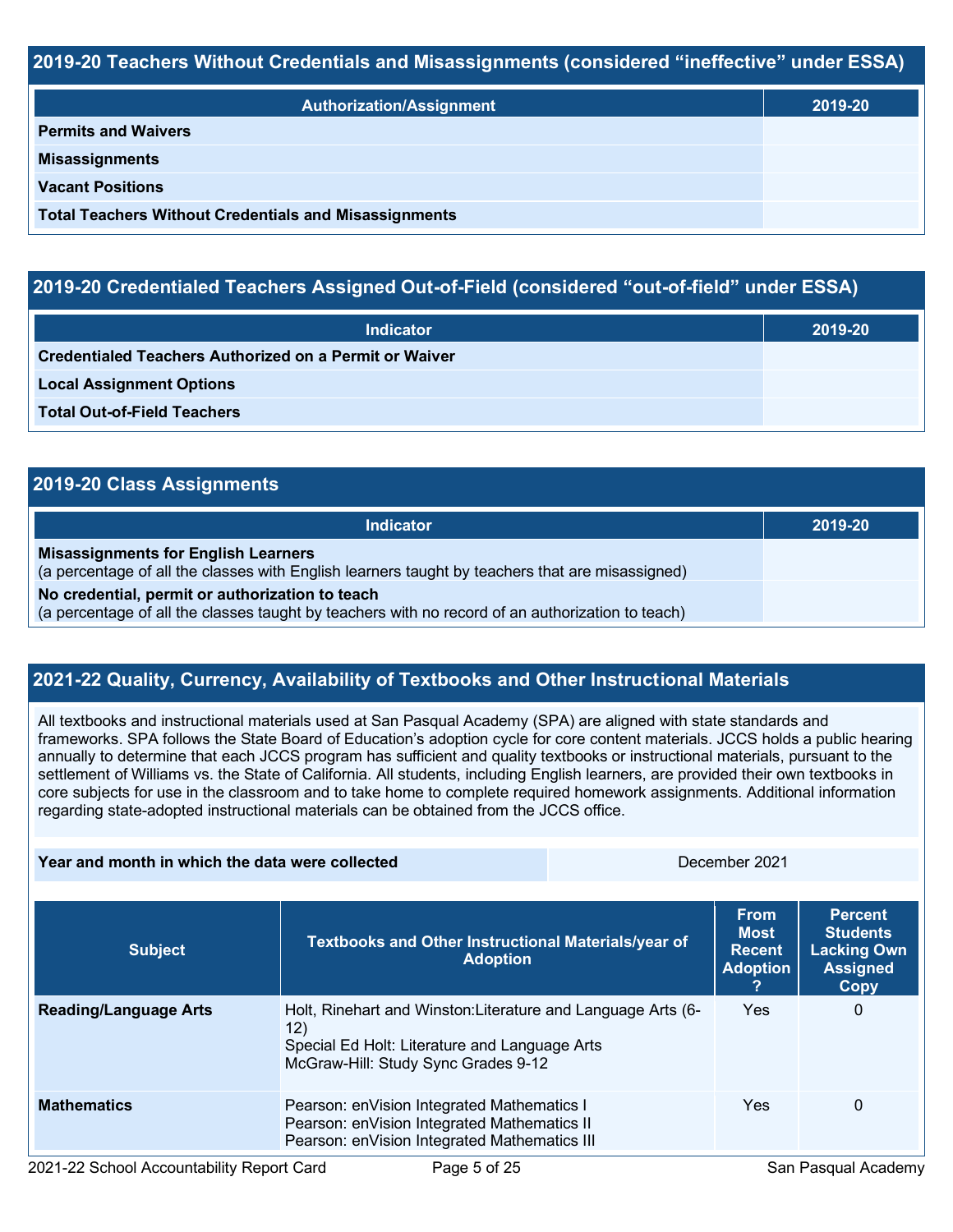| <b>Science</b>                                         | Prentice Hall: California Biology (9-12)<br>Prentice Hall: California Chemistry (9-12)<br>Prentice Hall: California Earth Science (9-12)<br>Prentice Hall: Conceptual Physics (9-12)<br>Discovery Education: Earth Science (6)<br>Discovery Education: Life Science (7)<br>Discovery Education: Physical Science (8)<br>Discovery Education: Chemistry of Earth's Systems (9-12)<br>Discovery Education: The Living Earth (9-12)<br>Discovery Education: Earth Science (9-12) | Yes | $\Omega$ |
|--------------------------------------------------------|-------------------------------------------------------------------------------------------------------------------------------------------------------------------------------------------------------------------------------------------------------------------------------------------------------------------------------------------------------------------------------------------------------------------------------------------------------------------------------|-----|----------|
| <b>History-Social Science</b>                          | Glencoe McGraw-Hill: California World History: Modern<br>Times $(10)$<br>Glencoe: California The American Vision: Modern Times (11)<br>Glencoe: Economics: Today and Tomorrow (12)<br>Glencoe United States Government: Democracy in Action<br>(12)<br>McGraw-Hill World History, Culture, & Geography: The<br>Modern World (10)<br>McGraw-Hill United States History & Geography: Continuity &<br>Change (11)                                                                | Yes | $\Omega$ |
| <b>Foreign Language</b>                                |                                                                                                                                                                                                                                                                                                                                                                                                                                                                               |     |          |
| <b>Health</b>                                          |                                                                                                                                                                                                                                                                                                                                                                                                                                                                               |     |          |
| <b>Visual and Performing Arts</b>                      |                                                                                                                                                                                                                                                                                                                                                                                                                                                                               |     |          |
| <b>Science Laboratory Equipment</b><br>$(grades 9-12)$ |                                                                                                                                                                                                                                                                                                                                                                                                                                                                               |     |          |

## **School Facility Conditions and Planned Improvements**

We have a full-time custodian who cleans and maintains the school facilities. When there is a major repair, the work is completed by New Alternatives; minor repairs are completed by SDCOE's maintenance and operations team.

| Year and month of the most recent FIT report                           |                         |  | December 2021              |                                                  |  |
|------------------------------------------------------------------------|-------------------------|--|----------------------------|--------------------------------------------------|--|
| <b>System Inspected</b>                                                | <b>Rate</b><br>Good $ $ |  | Rate   Rate<br>Fair   Poor | <b>Repair Needed and Action Taken or Planned</b> |  |
| <b>Systems:</b><br>Gas Leaks, Mechanical/HVAC, Sewer                   | X                       |  |                            |                                                  |  |
| Interior:<br><b>Interior Surfaces</b>                                  | X                       |  |                            |                                                  |  |
| <b>Cleanliness:</b><br>Overall Cleanliness, Pest/Vermin Infestation    | $\times$                |  |                            |                                                  |  |
| <b>Electrical</b>                                                      | X                       |  |                            |                                                  |  |
| <b>Restrooms/Fountains:</b><br>Restrooms, Sinks/ Fountains             | $\times$                |  |                            |                                                  |  |
| Safety:<br>Fire Safety, Hazardous Materials                            | $\times$                |  |                            |                                                  |  |
| Structural:<br><b>Structural Damage, Roofs</b>                         | $\times$                |  |                            |                                                  |  |
| External:<br>Playground/School Grounds, Windows/<br>Doors/Gates/Fences | $\times$                |  |                            |                                                  |  |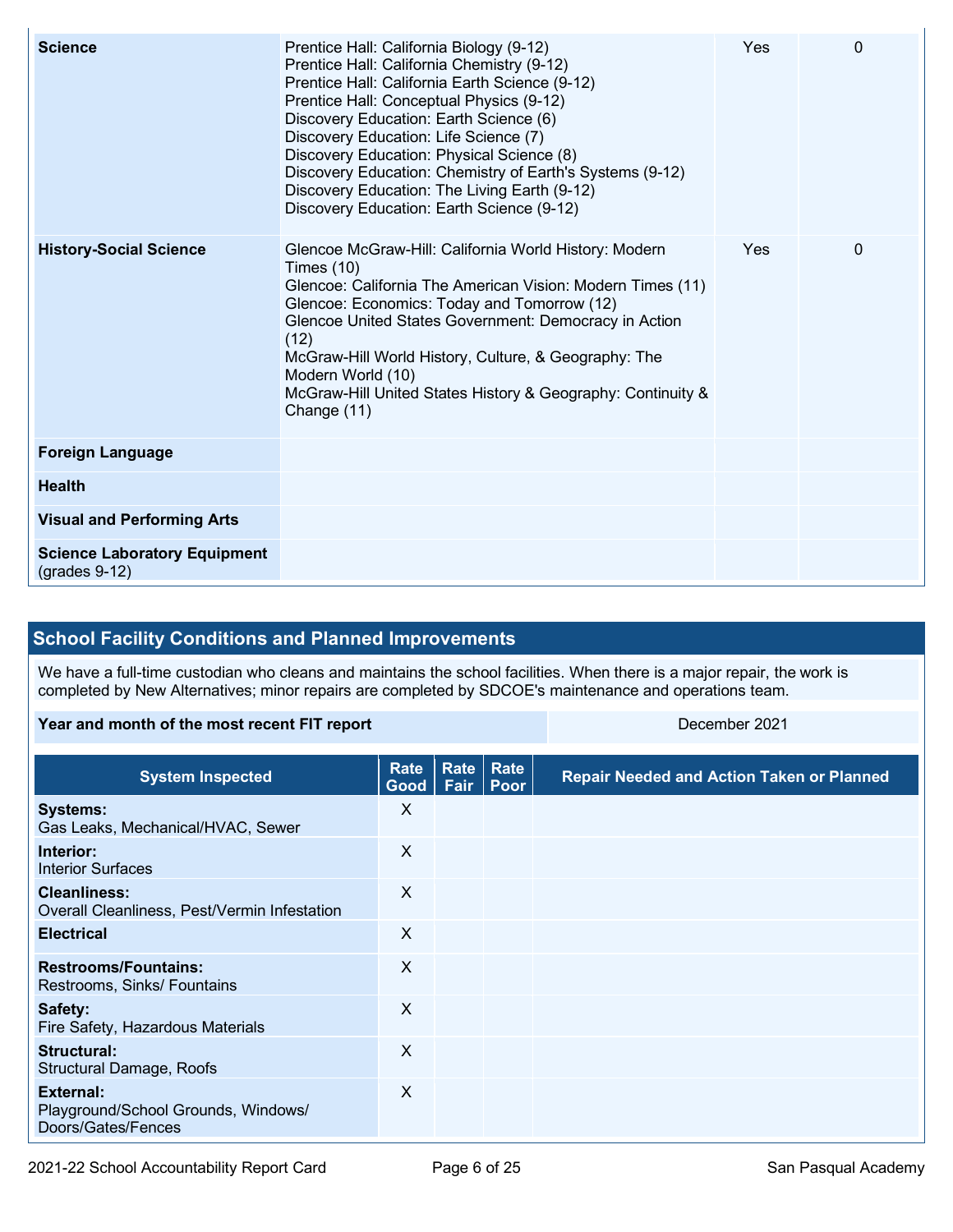| <b>Overall Facility Rate</b> |      |      |             |  |  |
|------------------------------|------|------|-------------|--|--|
| <b>Exemplary</b>             | Good | Fair | <b>Poor</b> |  |  |
|                              |      |      |             |  |  |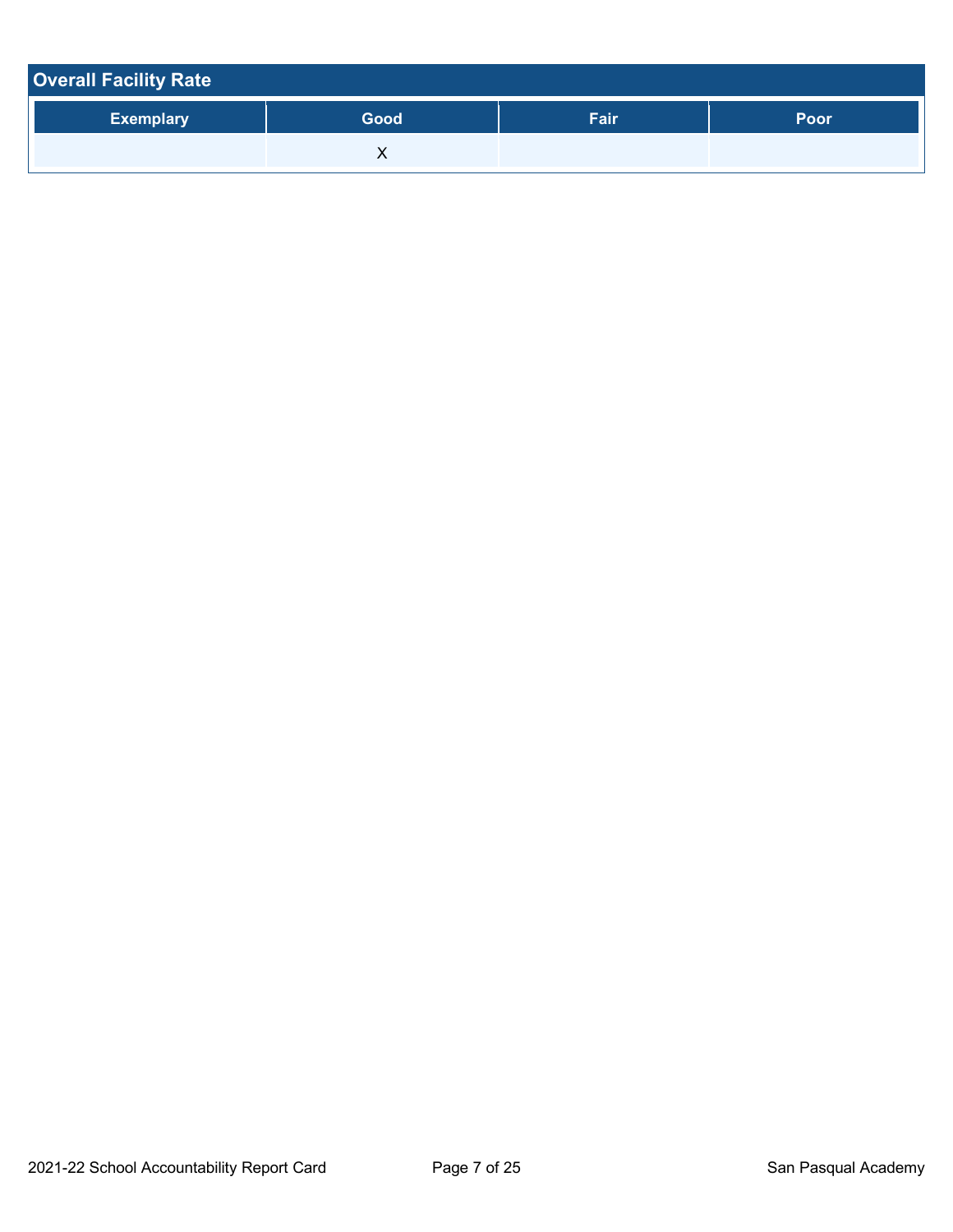## **B. Pupil Outcomes State Priority: Pupil Achievement**

The SARC provides the following information relevant to the State priority: Pupil Achievement (Priority 4):

#### **Statewide Assessments**

(i.e., California Assessment of Student Performance and Progress [CAASPP] System includes the Smarter Balanced Summative Assessments for students in the general education population and the California Alternate Assessments [CAAs] for English language arts/literacy [ELA] and mathematics given in grades three through eight and grade eleven. Only eligible students may participate in the administration of the CAAs. CAAs items are aligned with alternate achievement standards, which are linked with the Common Core State Standards [CCSS] for students with the most significant cognitive disabilities).

The CAASPP System encompasses the following assessments and student participation requirements:

- 1. **Smarter Balanced Summative Assessments and CAAs for ELA** in grades three through eight and grade eleven.
- 2. **Smarter Balanced Summative Assessments and CAAs for mathematics** in grades three through eight and grade eleven.
- 3. **California Science Test (CAST) and CAAs for Science** in grades five, eight, and once in high school (i.e., grade ten, eleven, or twelve).

#### **SARC Reporting in the 2020-2021 School Year Only**

Where the most viable option, LEAs were required to administer the statewide summative assessment in ELA and mathematics. Where a statewide summative assessment was not the most viable option for the LEA (or for one or more gradelevel[s] within the LEA) due to the pandemic, LEAs were allowed to report results from a different assessment that met the criteria established by the State Board of Education (SBE) on March 16, 2021. The assessments were required to be:

- Aligned with CA CCSS for ELA and mathematics;
- Available to students in grades 3 through 8, and grade 11; and
- Uniformly administered across a grade, grade span, school, or district to all eligible students.

#### **Options**

Note that the CAAs could only be administered in-person following health and safety requirements. If it was not viable for the LEA to administer the CAAs in person with health and safety guidelines in place, the LEA was directed to not administer the tests. There were no other assessment options available for the CAAs. Schools administered the Smarter Balanced Summative Assessments for ELA and mathematics, other assessments that meet the SBE criteria, or a combination of both, and they could only choose one of the following:

- Smarter Balanced ELA and mathematics summative assessments;
- Other assessments meeting the SBE criteria; or
- Combination of Smarter Balanced ELA and mathematics summative assessments and other assessments.

The percentage of students who have successfully completed courses that satisfy the requirements for entrance to the University of California and the California State University, or career technical education sequences or programs of study.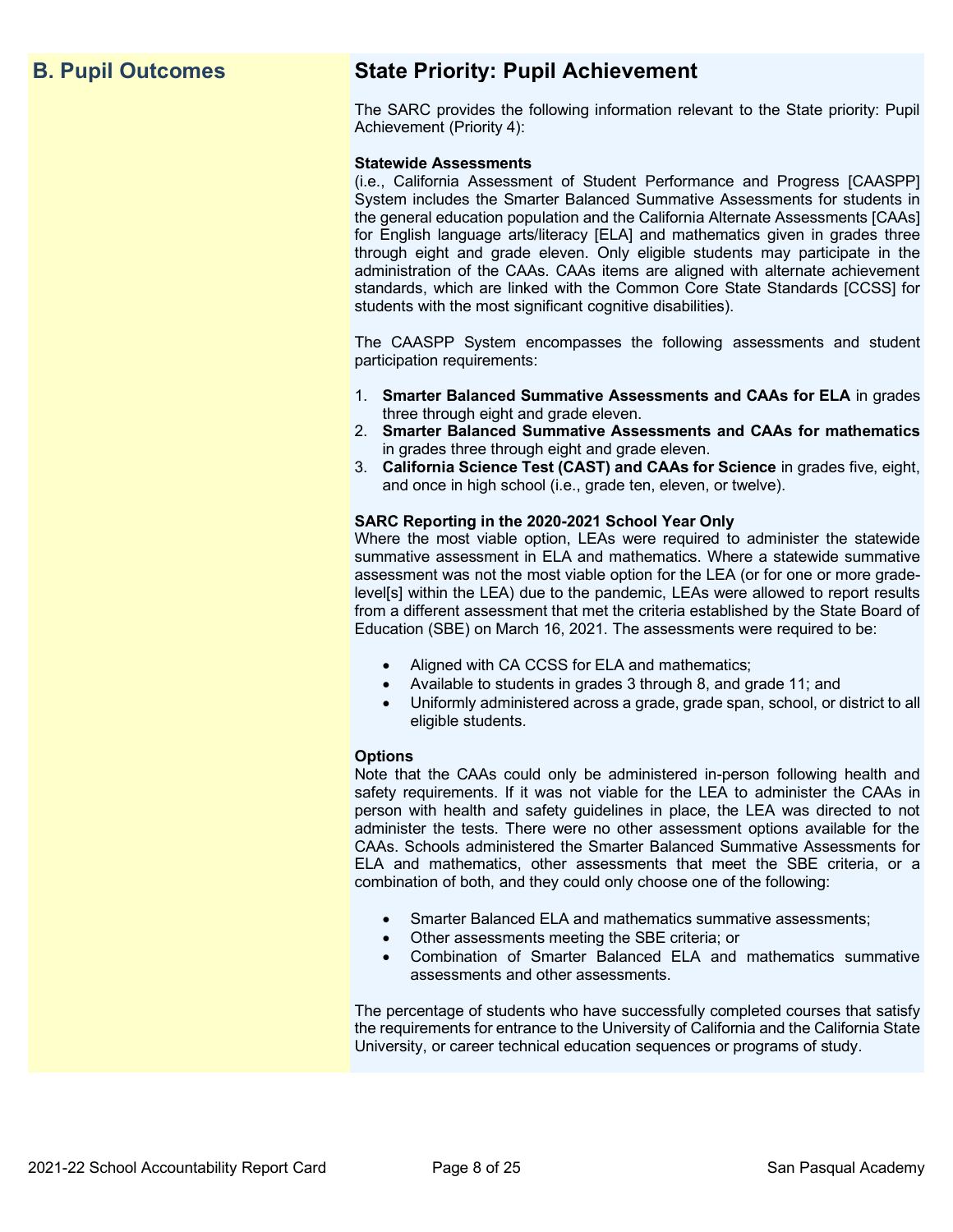## **Percentage of Students Meeting or Exceeding the State Standard on CAASPP**

This table displays CAASPP test results in ELA and mathematics for all students grades three through eight and grade eleven taking and completing a state-administered assessment.

The 2019-2020 data cells with N/A values indicate that the 2019-2020 data are not available due to the COVID-19 pandemic and resulting summative test suspension. The Executive Order N-30-20 was issued which waived the assessment, accountability, and reporting requirements for the 2019-2020 school year.

The 2020-2021 data cells have N/A values because these data are not comparable to other year data due to the COVID-19 pandemic during the 2020-2021 school year. Where the CAASPP assessments in ELA and/or mathematics is not the most viable option, the LEAs were allowed to administer local assessments. Therefore, the 2020-2021 data between school years for the school, district, state are not an accurate comparison. As such, it is inappropriate to compare results of the 2020-2021 school year to other school years.

| Subject                                                        | <b>School</b><br>2019-20 | <b>School</b><br>2020-21 | <b>District</b><br>2019-20 | <b>District</b><br>2020-21 | <b>State</b><br>2019-20 | <b>State</b><br>2020-21 |
|----------------------------------------------------------------|--------------------------|--------------------------|----------------------------|----------------------------|-------------------------|-------------------------|
| <b>English Language Arts/Literacy</b><br>$(grades 3-8 and 11)$ | N/A                      | N/A                      | N/A                        | N/A                        | N/A                     | N/A                     |
| <b>Mathematics</b><br>$(grades 3-8 and 11)$                    | N/A                      | N/A                      | N/A                        | N/A                        | N/A                     | N/A                     |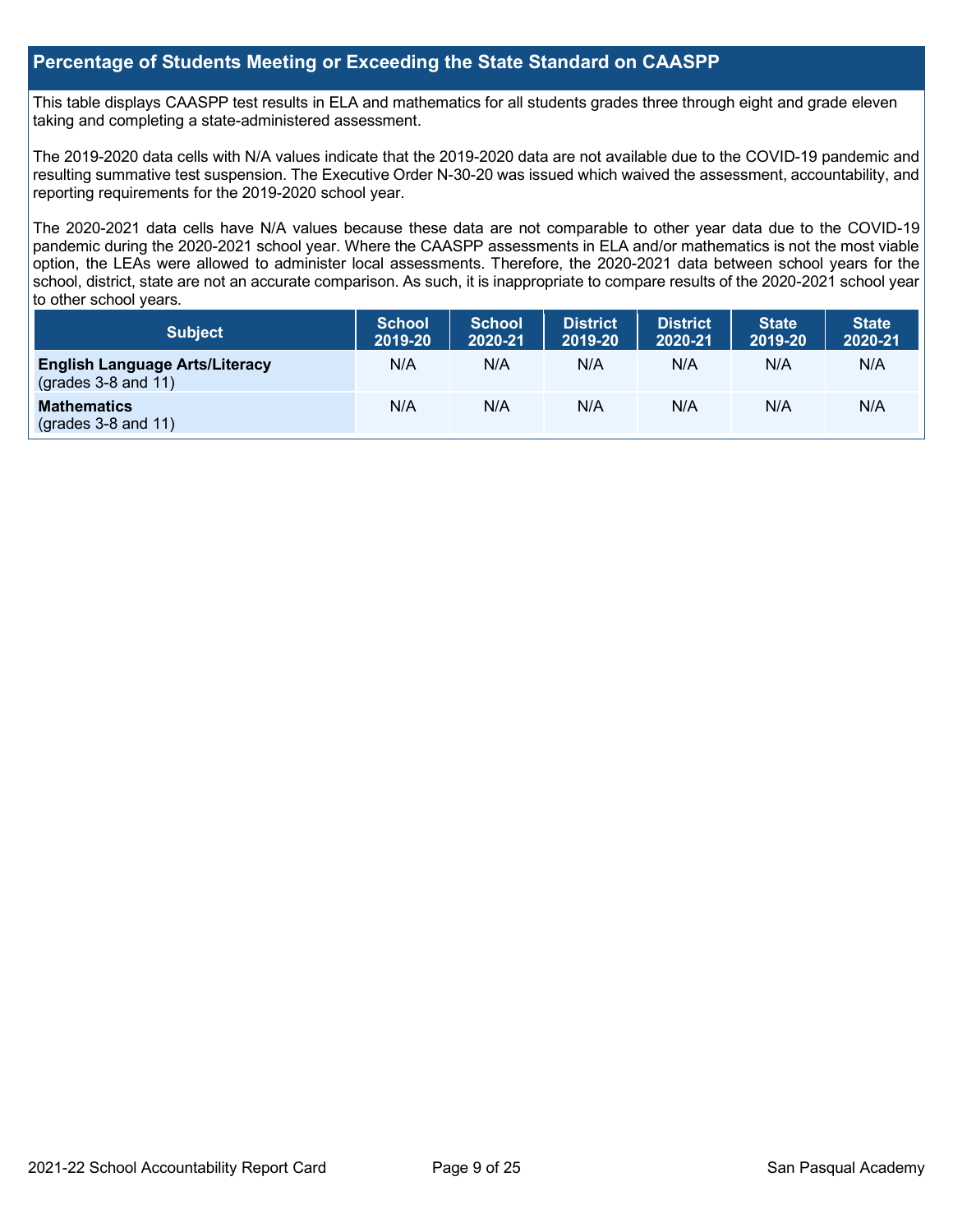## **2020-21 CAASPP Test Results in ELA by Student Group**

This table displays CAASPP test results in ELA by student group for students grades three through eight and grade eleven taking and completing a state-administered assessment. The CDE will populate this table for schools in cases where the school administered the CAASPP assessment. In cases where the school administered a local assessment instead of CAASPP, the CDE will populate this table with "NT" values, meaning this school did not test students using the CAASPP. See the local assessment(s) table for more information.

| <b>CAASPP</b><br><b>Student Groups</b>               | <b>CAASPP</b><br><b>Total</b><br><b>Enrollment</b> | <b>CAASPP</b><br><b>Number</b><br><b>Tested</b> | <b>CAASPP</b><br><b>Percent</b><br><b>Tested</b> | <b>CAASPP</b><br><b>Percent</b><br><b>Not Tested</b> | <b>CAASPP</b><br><b>Percent</b><br><b>Met or</b><br><b>Exceeded</b> |
|------------------------------------------------------|----------------------------------------------------|-------------------------------------------------|--------------------------------------------------|------------------------------------------------------|---------------------------------------------------------------------|
| <b>All Students</b>                                  |                                                    | --                                              | --                                               | --                                                   | --                                                                  |
| <b>Female</b>                                        |                                                    | --                                              |                                                  |                                                      |                                                                     |
| <b>Male</b>                                          | $- -$                                              | $\sim$                                          | $-$                                              | $-$                                                  | --                                                                  |
| American Indian or Alaska Native                     | 0                                                  | $\pmb{0}$                                       | $\mathbf 0$                                      | $\mathbf 0$                                          | 0                                                                   |
| <b>Asian</b>                                         | $\mathbf{0}$                                       | $\overline{0}$                                  | $\mathbf{0}$                                     | $\mathbf 0$                                          | $\mathbf{0}$                                                        |
| <b>Black or African American</b>                     | --                                                 | --                                              | $\overline{a}$                                   | $\overline{\phantom{a}}$                             | --                                                                  |
| <b>Filipino</b>                                      | $\mathbf{0}$                                       | $\mathbf 0$                                     | 0                                                | $\Omega$                                             | $\Omega$                                                            |
| <b>Hispanic or Latino</b>                            | $- -$                                              | $\overline{\phantom{a}}$                        | $-$                                              | $\hspace{0.05cm}$ – $\hspace{0.05cm}$                | --                                                                  |
| Native Hawaiian or Pacific Islander                  | $\mathbf{0}$                                       | $\mathbf 0$                                     | $\mathbf{0}$                                     | $\mathbf 0$                                          | $\mathbf{0}$                                                        |
| <b>Two or More Races</b>                             | $\mathbf 0$                                        | $\mathbf 0$                                     | $\mathbf{0}$                                     | $\mathbf 0$                                          | $\mathbf 0$                                                         |
| <b>White</b>                                         | $\mathbf{0}$                                       | $\mathbf 0$                                     | $\mathbf{0}$                                     | $\Omega$                                             | 0                                                                   |
| <b>English Learners</b>                              |                                                    | --                                              |                                                  |                                                      | --                                                                  |
| <b>Foster Youth</b>                                  | $\qquad \qquad$                                    | $\qquad \qquad \cdots$                          | $-$                                              | $\hspace{0.05cm}$ – $\hspace{0.05cm}$                | --                                                                  |
| <b>Homeless</b>                                      | $\overline{0}$                                     | $\mathbf 0$                                     | $\mathbf 0$                                      | $\mathbf 0$                                          | $\Omega$                                                            |
| <b>Military</b>                                      | $\mathbf 0$                                        | $\mathbf 0$                                     | $\mathbf 0$                                      | $\mathbf 0$                                          | $\mathbf{0}$                                                        |
| <b>Socioeconomically Disadvantaged</b>               | --                                                 | --                                              | --                                               | --                                                   |                                                                     |
| <b>Students Receiving Migrant Education Services</b> | $\Omega$                                           | $\Omega$                                        | $\Omega$                                         | $\mathbf{0}$                                         | $\Omega$                                                            |
| <b>Students with Disabilities</b>                    | $- -$                                              | --                                              | --                                               | --                                                   | --                                                                  |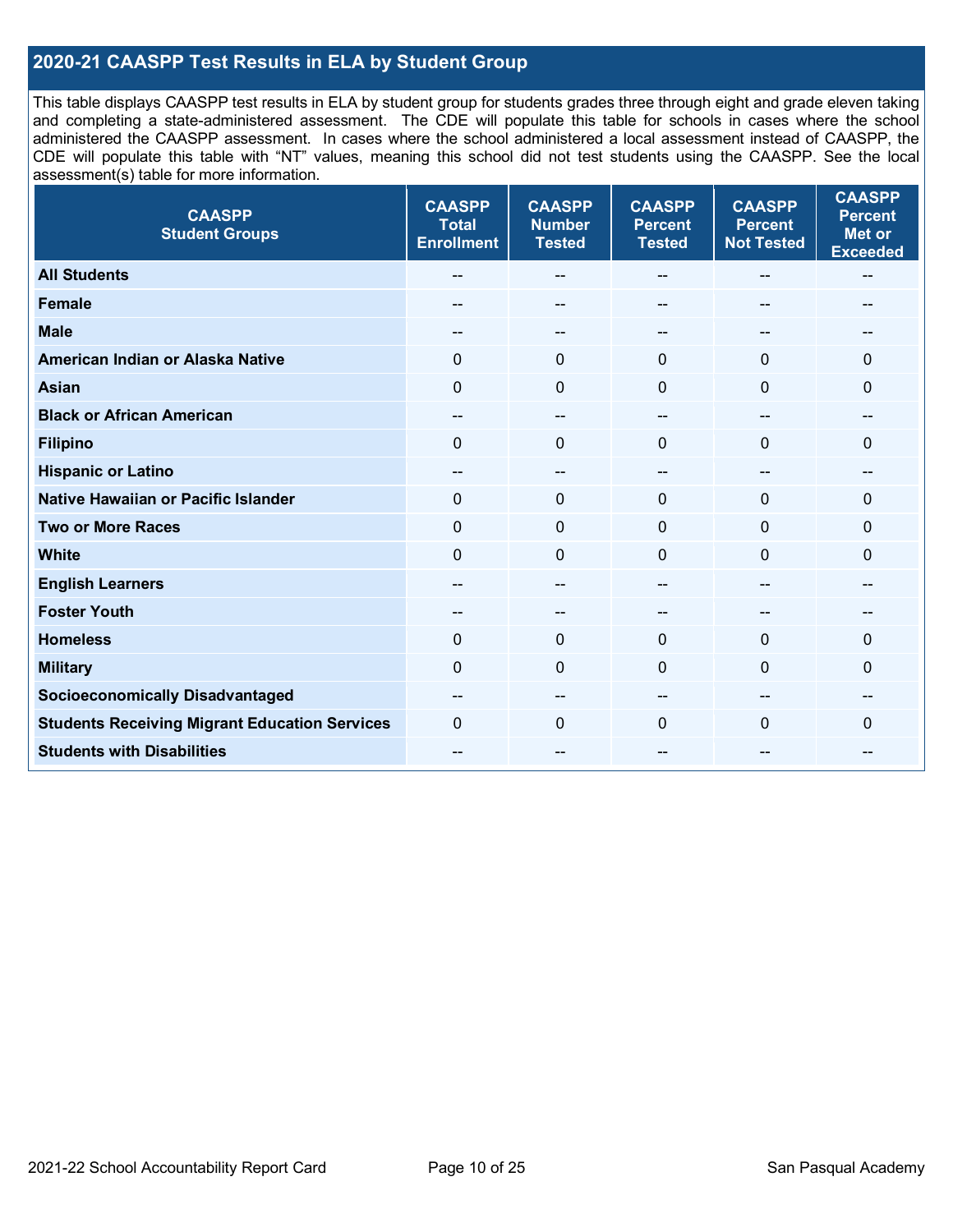## **2020-21 CAASPP Test Results in Math by Student Group**

This table displays CAASPP test results in Math by student group for students grades three through eight and grade eleven taking and completing a state-administered assessment. The CDE will populate this table for schools in cases where the school administered the CAASPP assessment. In cases where the school administered a local assessment instead of CAASPP, the CDE will populate this table with "NT" values, meaning this school did not test students using the CAASPP. See the local assessment(s) table for more information.

| <b>CAASPP</b><br><b>Student Groups</b>               | <b>CAASPP</b><br><b>Total</b><br><b>Enrollment</b> | <b>CAASPP</b><br><b>Number</b><br><b>Tested</b> | <b>CAASPP</b><br><b>Percent</b><br><b>Tested</b> | <b>CAASPP</b><br><b>Percent</b><br><b>Not Tested</b> | <b>CAASPP</b><br><b>Percent</b><br><b>Met or</b><br><b>Exceeded</b> |
|------------------------------------------------------|----------------------------------------------------|-------------------------------------------------|--------------------------------------------------|------------------------------------------------------|---------------------------------------------------------------------|
| <b>All Students</b>                                  |                                                    | $\sim$                                          | --                                               | --                                                   | $\hspace{0.05cm}$                                                   |
| <b>Female</b>                                        |                                                    | --                                              |                                                  | $-$                                                  |                                                                     |
| <b>Male</b>                                          | --                                                 | --                                              | --                                               | --                                                   | --                                                                  |
| American Indian or Alaska Native                     | $\mathbf 0$                                        | $\mathbf 0$                                     | $\mathbf{0}$                                     | $\Omega$                                             | $\mathbf{0}$                                                        |
| <b>Asian</b>                                         | $\mathbf 0$                                        | 0                                               | $\mathbf{0}$                                     | 0                                                    | $\mathbf 0$                                                         |
| <b>Black or African American</b>                     | $\sim$                                             | $\sim$                                          | $\overline{\phantom{a}}$                         | $-$                                                  | $\sim$                                                              |
| <b>Filipino</b>                                      | $\mathbf 0$                                        | $\mathbf 0$                                     | $\mathbf{0}$                                     | 0                                                    | $\mathbf 0$                                                         |
| <b>Hispanic or Latino</b>                            | --                                                 | $\overline{a}$                                  | $-$                                              | --                                                   | --                                                                  |
| <b>Native Hawaiian or Pacific Islander</b>           | $\mathbf 0$                                        | $\mathbf 0$                                     | $\mathbf 0$                                      | $\Omega$                                             | $\mathbf 0$                                                         |
| <b>Two or More Races</b>                             | $\mathbf 0$                                        | $\mathbf 0$                                     | $\mathbf 0$                                      | 0                                                    | $\mathbf 0$                                                         |
| <b>White</b>                                         | $\mathbf 0$                                        | $\Omega$                                        | $\Omega$                                         | $\Omega$                                             | $\mathbf 0$                                                         |
| <b>English Learners</b>                              |                                                    | --                                              | --                                               | --                                                   |                                                                     |
| <b>Foster Youth</b>                                  | --                                                 | --                                              | --                                               |                                                      | --                                                                  |
| <b>Homeless</b>                                      | $\mathbf 0$                                        | $\mathbf 0$                                     | $\mathbf 0$                                      | 0                                                    | $\mathbf 0$                                                         |
| <b>Military</b>                                      | $\mathbf 0$                                        | $\mathbf 0$                                     | $\mathbf 0$                                      | 0                                                    | $\mathbf 0$                                                         |
| <b>Socioeconomically Disadvantaged</b>               | $\overline{\phantom{m}}$                           | $\overline{\phantom{a}}$                        | $\overline{\phantom{m}}$                         | $-$                                                  | $\hspace{0.05cm}$                                                   |
| <b>Students Receiving Migrant Education Services</b> | $\mathbf 0$                                        | $\mathbf 0$                                     | $\mathbf{0}$                                     | 0                                                    | $\mathbf 0$                                                         |
| <b>Students with Disabilities</b>                    |                                                    | --                                              |                                                  | --                                                   | --                                                                  |

## **2020-21 Local Assessment Test Results in ELA by Student Group**

This table displays Local Assessment test results in ELA by student group for students grades three through eight and grade eleven. LEAs/schools will populate this table for schools in cases where the school administered a local assessment. In cases where the school administered the CAASPP assessment, LEAs/schools will populate this table with "N/A" values in all cells, meaning this table is Not Applicable for this school.

| N/A<br><b>Student Groups</b>     | N/A<br><b>Total</b><br><b>Enrollment</b> | N/A<br><b>Number</b><br><b>Tested</b> | N/A<br><b>Percent</b><br><b>Tested</b> | N/A<br>Percent<br><b>Not Tested</b> | N/A<br><b>Percent</b><br><b>At or Above</b><br><b>Grade Level</b> |
|----------------------------------|------------------------------------------|---------------------------------------|----------------------------------------|-------------------------------------|-------------------------------------------------------------------|
| <b>All Students</b>              | N/A                                      | N/A                                   | N/A                                    | N/A                                 | N/A                                                               |
| Female                           | N/A                                      | N/A                                   | N/A                                    | N/A                                 | N/A                                                               |
| <b>Male</b>                      | N/A                                      | N/A                                   | N/A                                    | N/A                                 | N/A                                                               |
| American Indian or Alaska Native | N/A                                      | N/A                                   | N/A                                    | N/A                                 | N/A                                                               |
| Asian                            | N/A                                      | N/A                                   | N/A                                    | N/A                                 | N/A                                                               |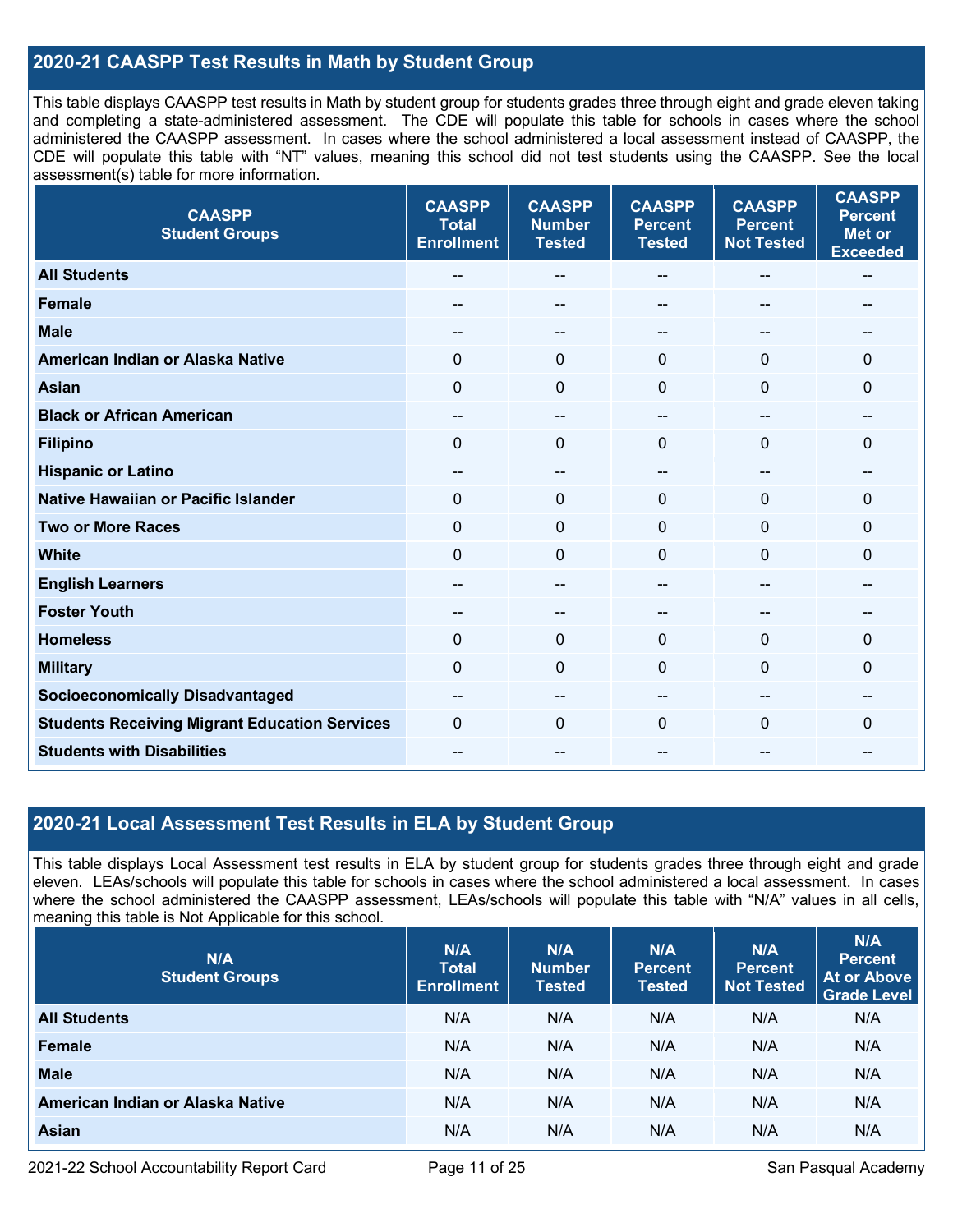| <b>Black or African American</b>                                                         | N/A | N/A | N/A | N/A | N/A |  |  |  |
|------------------------------------------------------------------------------------------|-----|-----|-----|-----|-----|--|--|--|
| <b>Filipino</b>                                                                          | N/A | N/A | N/A | N/A | N/A |  |  |  |
| <b>Hispanic or Latino</b>                                                                | N/A | N/A | N/A | N/A | N/A |  |  |  |
| Native Hawaiian or Pacific Islander                                                      | N/A | N/A | N/A | N/A | N/A |  |  |  |
| <b>Two or More Races</b>                                                                 | N/A | N/A | N/A | N/A | N/A |  |  |  |
| <b>White</b>                                                                             | N/A | N/A | N/A | N/A | N/A |  |  |  |
| <b>English Learners</b>                                                                  | N/A | N/A | N/A | N/A | N/A |  |  |  |
| <b>Foster Youth</b>                                                                      | N/A | N/A | N/A | N/A | N/A |  |  |  |
| <b>Homeless</b>                                                                          | N/A | N/A | N/A | N/A | N/A |  |  |  |
| <b>Military</b>                                                                          | N/A | N/A | N/A | N/A | N/A |  |  |  |
| <b>Socioeconomically Disadvantaged</b>                                                   | N/A | N/A | N/A | N/A | N/A |  |  |  |
| <b>Students Receiving Migrant Education Services</b>                                     | N/A | N/A | N/A | N/A | N/A |  |  |  |
| <b>Students with Disabilities</b>                                                        | N/A | N/A | N/A | N/A | N/A |  |  |  |
| At or above the grade-level standard in the context of the local assessment administered |     |     |     |     |     |  |  |  |

\*At or above the grade-level standard in the context of the local assessment administered.

## **2020-21 Local Assessment Test Results in Math by Student Group**

This table displays Local Assessment test results in Math by student group for students grades three through eight and grade eleven. LEAs/schools will populate this table for schools in cases where the school administered a local assessment. In cases where the school administered the CAASPP assessment, LEAs/schools will populate this table with "N/A" values in all cells, meaning this table is Not Applicable for this school.

| N/A<br><b>Student Groups</b>                         | N/A<br><b>Total</b><br><b>Enrollment</b> | N/A<br><b>Number</b><br><b>Tested</b> | <b>N/A</b><br><b>Percent</b><br><b>Tested</b> | N/A<br><b>Percent</b><br><b>Not Tested</b> | <b>N/A</b><br><b>Percent</b><br><b>At or Above</b><br><b>Grade Level</b> |
|------------------------------------------------------|------------------------------------------|---------------------------------------|-----------------------------------------------|--------------------------------------------|--------------------------------------------------------------------------|
| <b>All Students</b>                                  | N/A                                      | N/A                                   | N/A                                           | N/A                                        | N/A                                                                      |
| <b>Female</b>                                        | N/A                                      | N/A                                   | N/A                                           | N/A                                        | N/A                                                                      |
| <b>Male</b>                                          | N/A                                      | N/A                                   | N/A                                           | N/A                                        | N/A                                                                      |
| American Indian or Alaska Native                     | N/A                                      | N/A                                   | N/A                                           | N/A                                        | N/A                                                                      |
| <b>Asian</b>                                         | N/A                                      | N/A                                   | N/A                                           | N/A                                        | N/A                                                                      |
| <b>Black or African American</b>                     | N/A                                      | N/A                                   | N/A                                           | N/A                                        | N/A                                                                      |
| <b>Filipino</b>                                      | N/A                                      | N/A                                   | N/A                                           | N/A                                        | N/A                                                                      |
| <b>Hispanic or Latino</b>                            | N/A                                      | N/A                                   | N/A                                           | N/A                                        | N/A                                                                      |
| Native Hawaiian or Pacific Islander                  | N/A                                      | N/A                                   | N/A                                           | N/A                                        | N/A                                                                      |
| <b>Two or More Races</b>                             | N/A                                      | N/A                                   | N/A                                           | N/A                                        | N/A                                                                      |
| <b>White</b>                                         | N/A                                      | N/A                                   | N/A                                           | N/A                                        | N/A                                                                      |
| <b>English Learners</b>                              | N/A                                      | N/A                                   | N/A                                           | N/A                                        | N/A                                                                      |
| <b>Foster Youth</b>                                  | N/A                                      | N/A                                   | N/A                                           | N/A                                        | N/A                                                                      |
| <b>Homeless</b>                                      | N/A                                      | N/A                                   | N/A                                           | N/A                                        | N/A                                                                      |
| <b>Military</b>                                      | N/A                                      | N/A                                   | N/A                                           | N/A                                        | N/A                                                                      |
| <b>Socioeconomically Disadvantaged</b>               | N/A                                      | N/A                                   | N/A                                           | N/A                                        | N/A                                                                      |
| <b>Students Receiving Migrant Education Services</b> | N/A                                      | N/A                                   | N/A                                           | N/A                                        | N/A                                                                      |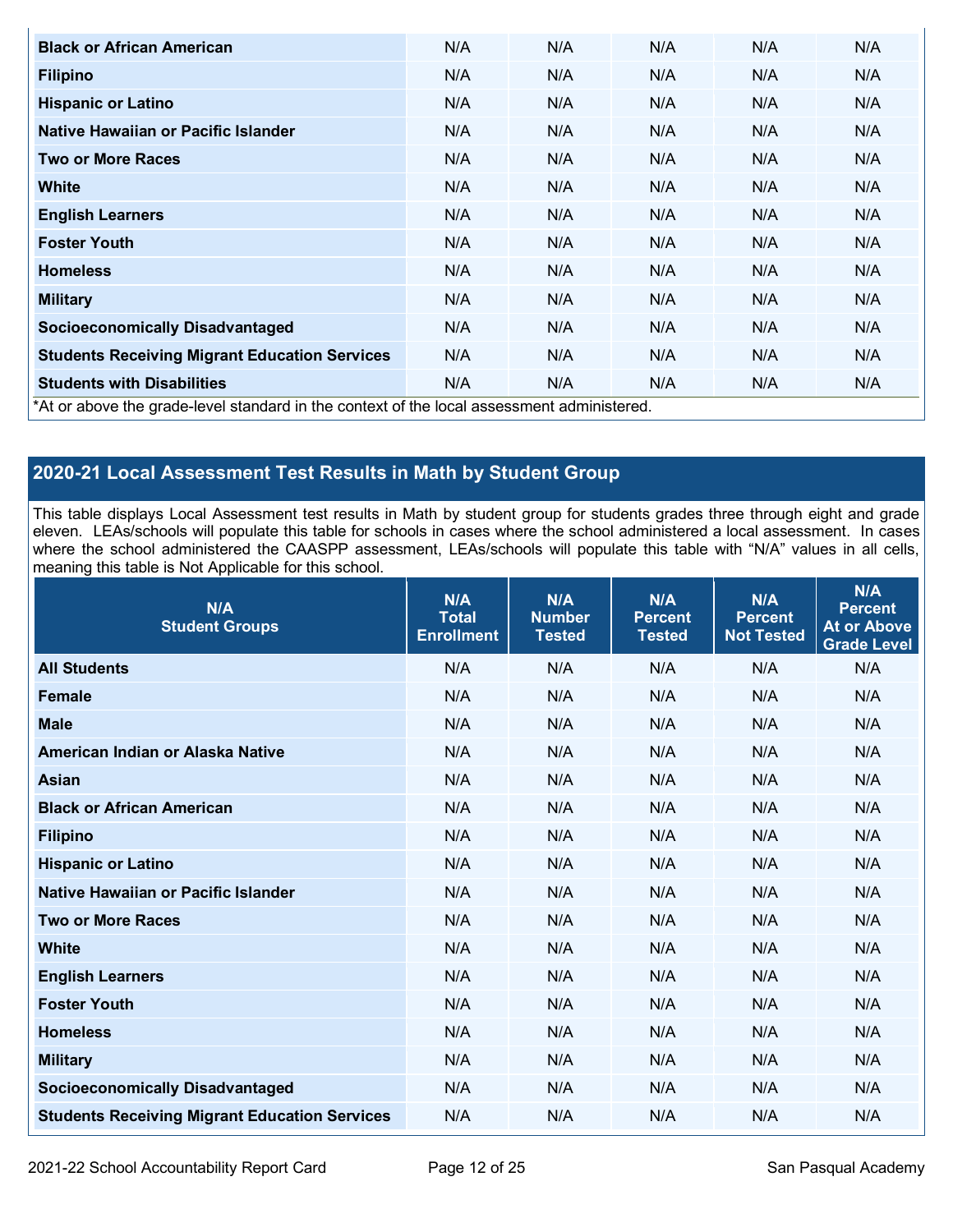| <b>Students with Disabilities</b> | N/A | N/A | N/A | N/A | N/A |  |
|-----------------------------------|-----|-----|-----|-----|-----|--|
|                                   |     |     |     |     |     |  |

\*At or above the grade-level standard in the context of the local assessment administered.

## **CAASPP Test Results in Science for All Students**

This table displays the percentage of all students grades five, eight, and High School meeting or exceeding the State Standard.

The 2019-2020 data cells with N/A values indicate that the 2019-2020 data are not available due to the COVID-19 pandemic and resulting summative testing suspension. The Executive Order N-30-20 was issued which waived the assessment, accountability, and reporting requirements for the 2019-2020 school year.

For any 2020-2021 data cells with N/T values indicate that this school did not test students using the CAASPP Science.

| <b>Subject</b>                                  | <b>School</b> | <b>School</b> | <b>District</b> | <b>District</b> | <b>State</b> | <b>State</b> |
|-------------------------------------------------|---------------|---------------|-----------------|-----------------|--------------|--------------|
|                                                 | 2019-20       | 2020-21       | 12019-20        | $12020 - 21$    | 2019-20      | 2020-21      |
| <b>Science</b><br>(grades 5, 8 and high school) | N/A           | $\sim$ $\sim$ | N/A             | 2.48            | N/A          | 28.72        |

## **2020-21 CAASPP Test Results in Science by Student Group**

This table displays CAASPP test results in Science by student group for students grades five, eight, and High School. For any data cells with N/T values indicate that this school did not test students using the CAASPP Science.

| <b>Student Group</b>                                 | <b>Total</b><br><b>Enrollment</b> | <b>Number</b><br><b>Tested</b>        | <b>Percent</b><br><b>Tested</b> | <b>Percent</b><br><b>Not Tested</b> | <b>Percent</b><br><b>Met or</b><br><b>Exceeded</b> |
|------------------------------------------------------|-----------------------------------|---------------------------------------|---------------------------------|-------------------------------------|----------------------------------------------------|
| <b>All Students</b>                                  | 13                                | 9                                     | 69.23                           | 30.77                               |                                                    |
| <b>Female</b>                                        | --                                | $\hspace{0.05cm}$ – $\hspace{0.05cm}$ | --                              |                                     |                                                    |
| <b>Male</b>                                          |                                   | --                                    | --                              |                                     |                                                    |
| American Indian or Alaska Native                     | 0                                 | $\mathbf 0$                           | $\mathbf{0}$                    | $\mathbf 0$                         | $\mathbf 0$                                        |
| <b>Asian</b>                                         | 0                                 | $\mathbf 0$                           | $\mathbf{0}$                    | $\mathbf{0}$                        | $\Omega$                                           |
| <b>Black or African American</b>                     |                                   | --                                    |                                 | --                                  | --                                                 |
| <b>Filipino</b>                                      | 0                                 | $\mathbf 0$                           | $\mathbf{0}$                    | $\Omega$                            | $\Omega$                                           |
| <b>Hispanic or Latino</b>                            |                                   | --                                    |                                 | --                                  | $\qquad \qquad$                                    |
| Native Hawaiian or Pacific Islander                  | $\Omega$                          | $\mathbf{0}$                          | $\Omega$                        | $\Omega$                            | $\Omega$                                           |
| <b>Two or More Races</b>                             |                                   | --                                    |                                 | --                                  | --                                                 |
| <b>White</b>                                         |                                   | --                                    |                                 |                                     |                                                    |
| <b>English Learners</b>                              | --                                | --                                    |                                 | --                                  | --                                                 |
| <b>Foster Youth</b>                                  | 12                                | 9                                     | 75.00                           | 25.00                               |                                                    |
| <b>Homeless</b>                                      | 0                                 | $\mathbf 0$                           | $\mathbf{0}$                    | $\mathbf 0$                         | $\Omega$                                           |
| <b>Military</b>                                      | 0                                 | $\mathbf 0$                           | $\Omega$                        | 0                                   | 0                                                  |
| <b>Socioeconomically Disadvantaged</b>               | 13                                | 9                                     | 69.23                           | 30.77                               | $\overline{\phantom{m}}$                           |
| <b>Students Receiving Migrant Education Services</b> | 0                                 | $\mathbf 0$                           | $\mathbf{0}$                    | $\mathbf 0$                         | $\Omega$                                           |
| <b>Students with Disabilities</b>                    |                                   | --                                    |                                 | --                                  | --                                                 |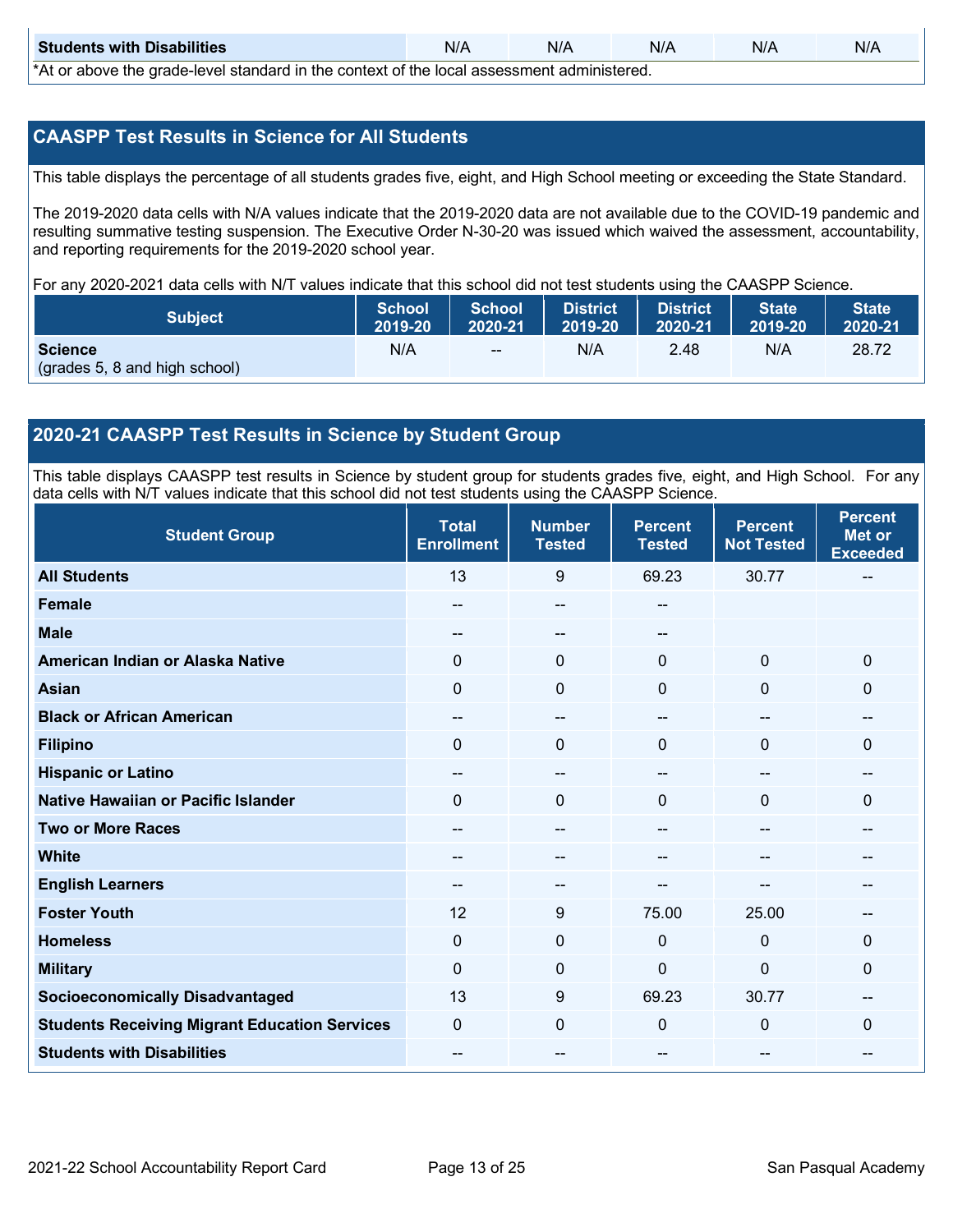### **2020-21 Career Technical Education Programs**

The SDCOE JCCS Career Technical Education department provides CTE classes and grant-funded career readiness opportunities for high school youth. At SPA students can select from CTE Culinary Arts and CTE Green Technology. CTE teachers work in partnership with other departments to provide an aligned curriculum. The CTE program is evaluated by the number of students enrolled, the number of students completing courses, and industry credentials earned. This is measured through our yearly data gathering in CONAPP. SPA's non-profit partner has established a career center and program that provides youth with work readiness skills, internships with local businesses, and direct hire placements. JCCS CTE also offers the Workability I grant for interested students who qualify to receive grant-funded services including paid internships, workbased learning, mentoring, and supportive services.

The CTE Advisory Council is facilitated by the CTE Program Specialist and includes local industry partners from: building and construction; horticulture; culinary arts; public service; entrepreneurship; graphic arts; information and communications technology; arts media entertainment; non-profits; the local workforce investment board; event management; and is always looking for additional partners. All CTE teachers and staff, participate in all Council meetings. These meetings have been on hold due to the impact of COVID-19, but are planned to begin again in spring 2022, with additional stakeholders in graphic design, green technology, and audio technology.

| 2020-21 Career Technical Education (CTE) Participation                                                                            |                                  |  |  |  |
|-----------------------------------------------------------------------------------------------------------------------------------|----------------------------------|--|--|--|
| <b>Measure</b>                                                                                                                    | <b>CTE Program Participation</b> |  |  |  |
| <b>Number of Pupils Participating in CTE</b>                                                                                      | 40                               |  |  |  |
| Percent of Pupils that Complete a CTE Program and Earn a High School Diploma                                                      |                                  |  |  |  |
| Percent of CTE Courses that are Sequenced or Articulated Between the School and<br><b>Institutions of Postsecondary Education</b> |                                  |  |  |  |

### **Course Enrollment/Completion**

This table displays the course enrollment/completion of University of California (UC) and/or California State University (CSU) admission requirements.

| <b>UC/CSU Course Measure</b>                                                | <b>Percent</b> |
|-----------------------------------------------------------------------------|----------------|
| 2020-2021 Pupils Enrolled in Courses Required for UC/CSU Admission          | 100            |
| 2019-2020 Graduates Who Completed All Courses Required for UC/CSU Admission |                |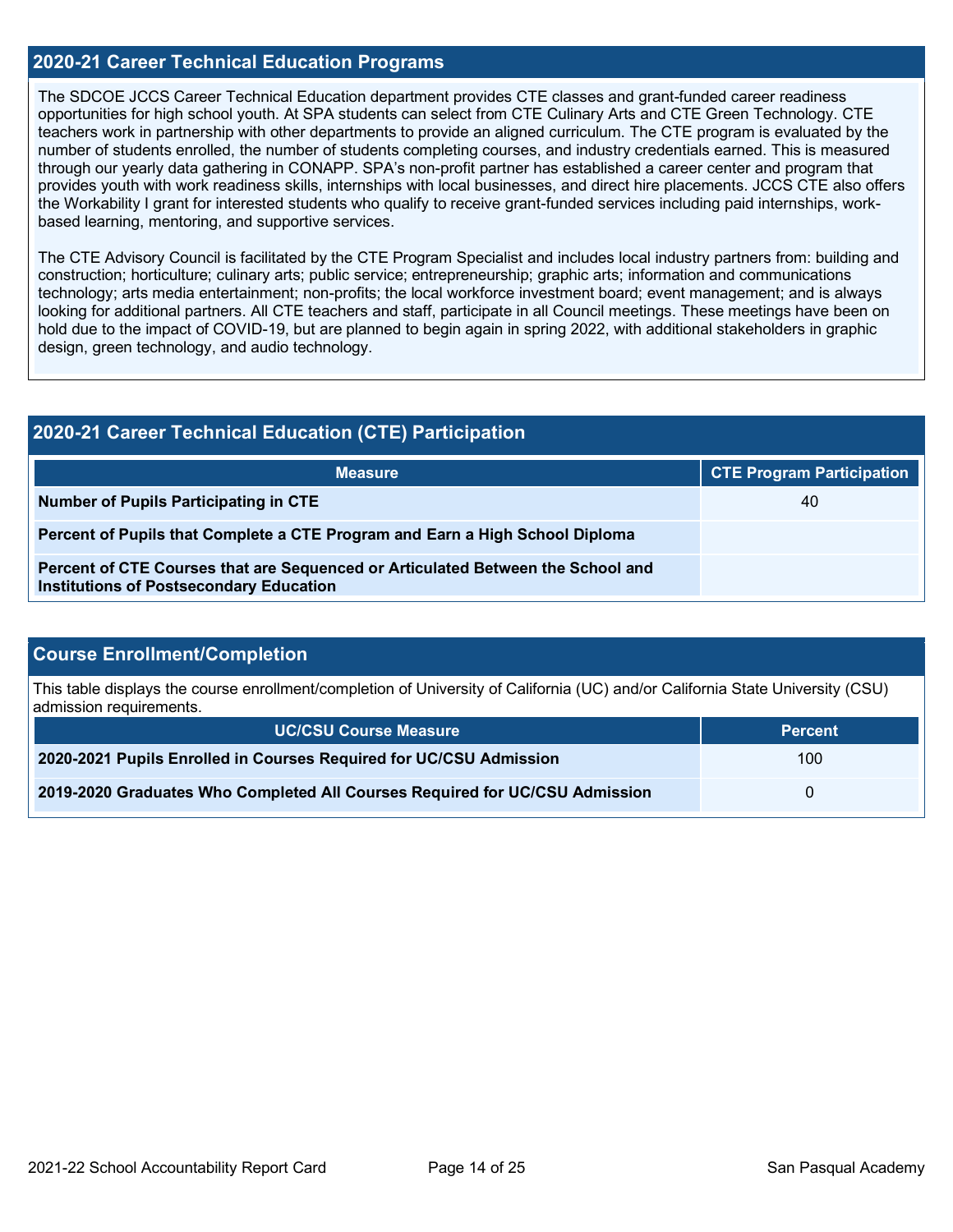## **B. Pupil Outcomes State Priority: Other Pupil Outcomes**

The SARC provides the following information relevant to the State priority: Other Pupil Outcomes (Priority 8): Pupil outcomes in the subject area of physical education.

## **2020-21 California Physical Fitness Test Results**

Due to the COVID-19 crisis, the Physical Fitness Test was suspended during the 2020-2021 school year and therefore no data are reported and each cell in this table is populated with "N/A."

| <b>Grade Level</b> |     | Four of Six Fitness Standards   Five of Six Fitness Standards | Percentage of Students Meeting   Percentage of Students Meeting   Percentage of Students Meeting  <br>Six of Six Fitness Standards |
|--------------------|-----|---------------------------------------------------------------|------------------------------------------------------------------------------------------------------------------------------------|
| Grade 5            | N/A | N/A                                                           | N/A                                                                                                                                |
| Grade 7            | N/A | N/A                                                           | N/A                                                                                                                                |
| Grade 9            | N/A | N/A                                                           | N/A                                                                                                                                |

## **C. Engagement State Priority: Parental Involvement**

The SARC provides the following information relevant to the State priority: Parental Involvement (Priority 3): Efforts the school district makes to seek parent input in making decisions regarding the school district and at each school site.

## **2021-22 Opportunities for Parental Involvement**

Houseparents and other invested adults are encouraged to take part in parent meetings, progress conferences, and openhouse events, and to attend extra-curricular school activities. They are also members of the School Site Council, LCAP, and other focus groups. The school has jointly developed with house parents a written parental involvement policy. This involvement policy specifies: Policy involvement for parents Joint accountability for student attendance Shared responsibilities for high student academic achievement Building capacity for involvement **Accessibility** 

Parent workshops and participation in committee work have been facilitated via online platforms, with in-person meetings available, to ensure continuity of communication on educational resources and student progress, support available to families, and school/district planning.

Volunteer and involvement information: Stephanie Johnston-Austin stephj@sdcoe.net or 619-990-4853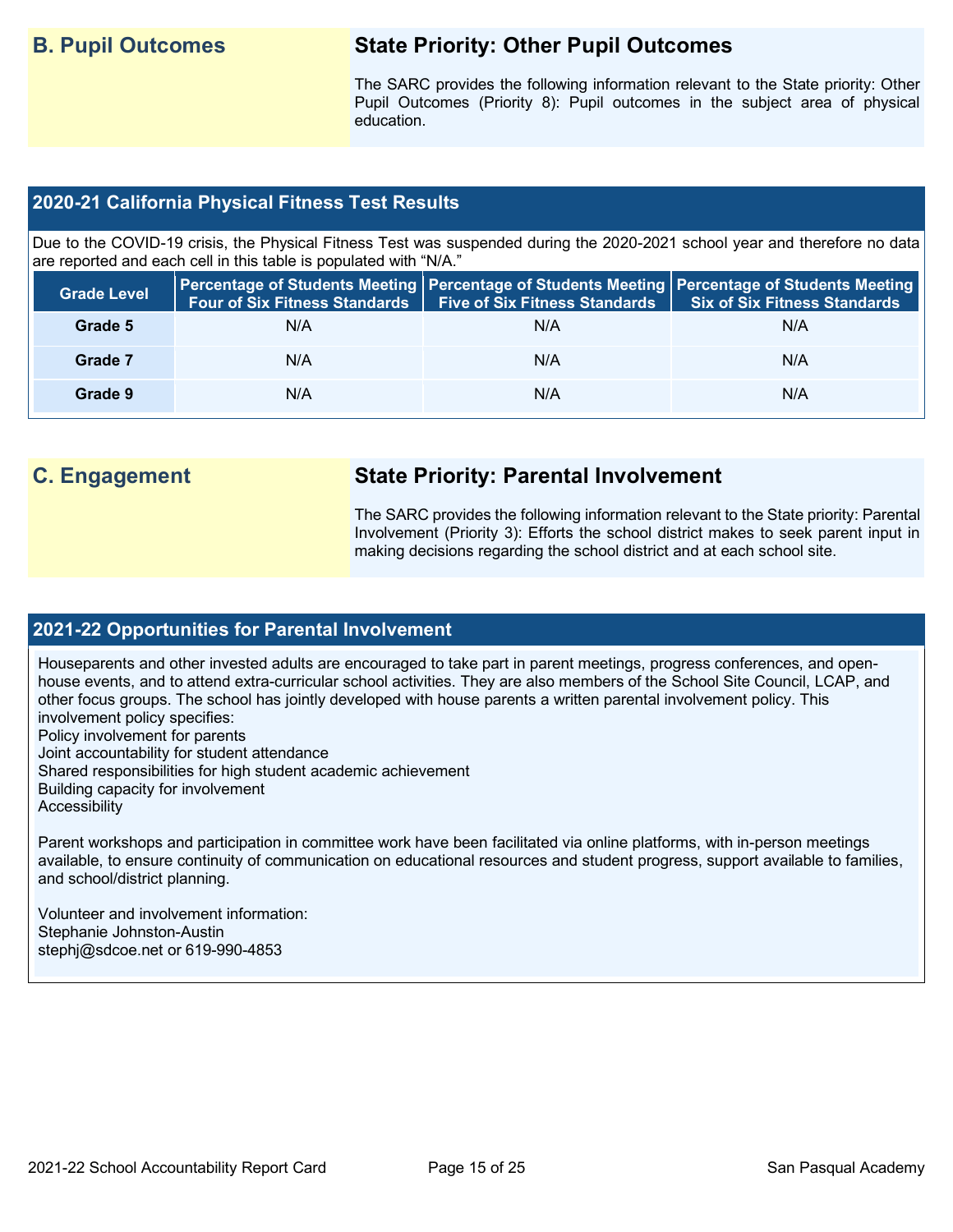## **C. Engagement State Priority: Pupil Engagement**

The SARC provides the following information relevant to the State priority: Pupil Engagement (Priority 5):

- High school dropout rates;
- High school graduation rates; and
- Chronic Absenteeism

## **Dropout Rate and Graduation Rate (Four-Year Cohort Rate)**

| <b>Indicator</b>       | <b>School</b><br>2018-19 | <b>School</b><br>2019-20 | School<br>2020-21 |      | <b>District District District</b><br>2018-19 2019-20 | 2020-21 | <b>State</b><br>2018-19 | <b>State</b><br>2019-20 | <b>State</b><br>2020-21 |
|------------------------|--------------------------|--------------------------|-------------------|------|------------------------------------------------------|---------|-------------------------|-------------------------|-------------------------|
| <b>Dropout Rate</b>    | 17.4                     | 15.0                     | 12.5              | 41.7 | 52.7                                                 | 24.8    | 9.0                     | 8.9                     | 9.4                     |
| <b>Graduation Rate</b> | 56.5                     | 80.0                     | 68.8              | 35.8 | 45.1                                                 | 41.3    | 84.5                    | 84.2                    | 83.6                    |

## **2020-21 Graduation Rate by Student Group (Four-Year Cohort Rate)**

This table displays the 2020-21 graduation rate by student group. For information on the Four-Year Adjusted Cohort Graduation Rate (ACGR), visit the CDE Adjusted Cohort Graduation Rate web page at [www.cde.ca.gov/ds/ad/acgrinfo.asp.](http://www.cde.ca.gov/ds/ad/acgrinfo.asp)

| <b>Student Group</b>                                 | <b>Number of</b><br><b>Students in Cohort</b> | <b>Number of</b><br><b>Cohort Graduates</b> | <b>Cohort</b><br><b>Graduation Rate</b> |
|------------------------------------------------------|-----------------------------------------------|---------------------------------------------|-----------------------------------------|
| <b>All Students</b>                                  | 16                                            | 11                                          | 68.8                                    |
| <b>Female</b>                                        | $\sim$                                        | $\overline{\phantom{a}}$                    | --                                      |
| <b>Male</b>                                          | $\sim$                                        | $\hspace{0.05cm}$ – $\hspace{0.05cm}$       | --                                      |
| American Indian or Alaska Native                     | 0                                             | $\mathbf{0}$                                | 0.00                                    |
| <b>Asian</b>                                         | 0                                             | $\mathbf 0$                                 | 0.00                                    |
| <b>Black or African American</b>                     | $\hspace{0.05cm}$ – $\hspace{0.05cm}$         | $\hspace{0.05cm}$ – $\hspace{0.05cm}$       | $\qquad \qquad \blacksquare$            |
| <b>Filipino</b>                                      | 0                                             | $\mathbf 0$                                 | 0.00                                    |
| <b>Hispanic or Latino</b>                            | $\overline{\phantom{a}}$                      | $\overline{\phantom{a}}$                    | $\qquad \qquad -$                       |
| Native Hawaiian or Pacific Islander                  | 0                                             | $\mathbf 0$                                 | 0.00                                    |
| <b>Two or More Races</b>                             | $\overline{\phantom{m}}$                      | $\hspace{0.05cm}$ – $\hspace{0.05cm}$       | --                                      |
| <b>White</b>                                         | $\overline{\phantom{a}}$                      | $\sim$                                      | --                                      |
| <b>English Learners</b>                              | $\sim$                                        | $\overline{\phantom{a}}$                    | --                                      |
| <b>Foster Youth</b>                                  | 15                                            | 11                                          | 73.3                                    |
| <b>Homeless</b>                                      | $\sim$                                        | $\sim$                                      | --                                      |
| <b>Socioeconomically Disadvantaged</b>               | 16                                            | 11                                          | 68.8                                    |
| <b>Students Receiving Migrant Education Services</b> | 0.0                                           | 0.0                                         | 0.0                                     |
| <b>Students with Disabilities</b>                    | $\sim$                                        | $\overline{\phantom{a}}$                    | --                                      |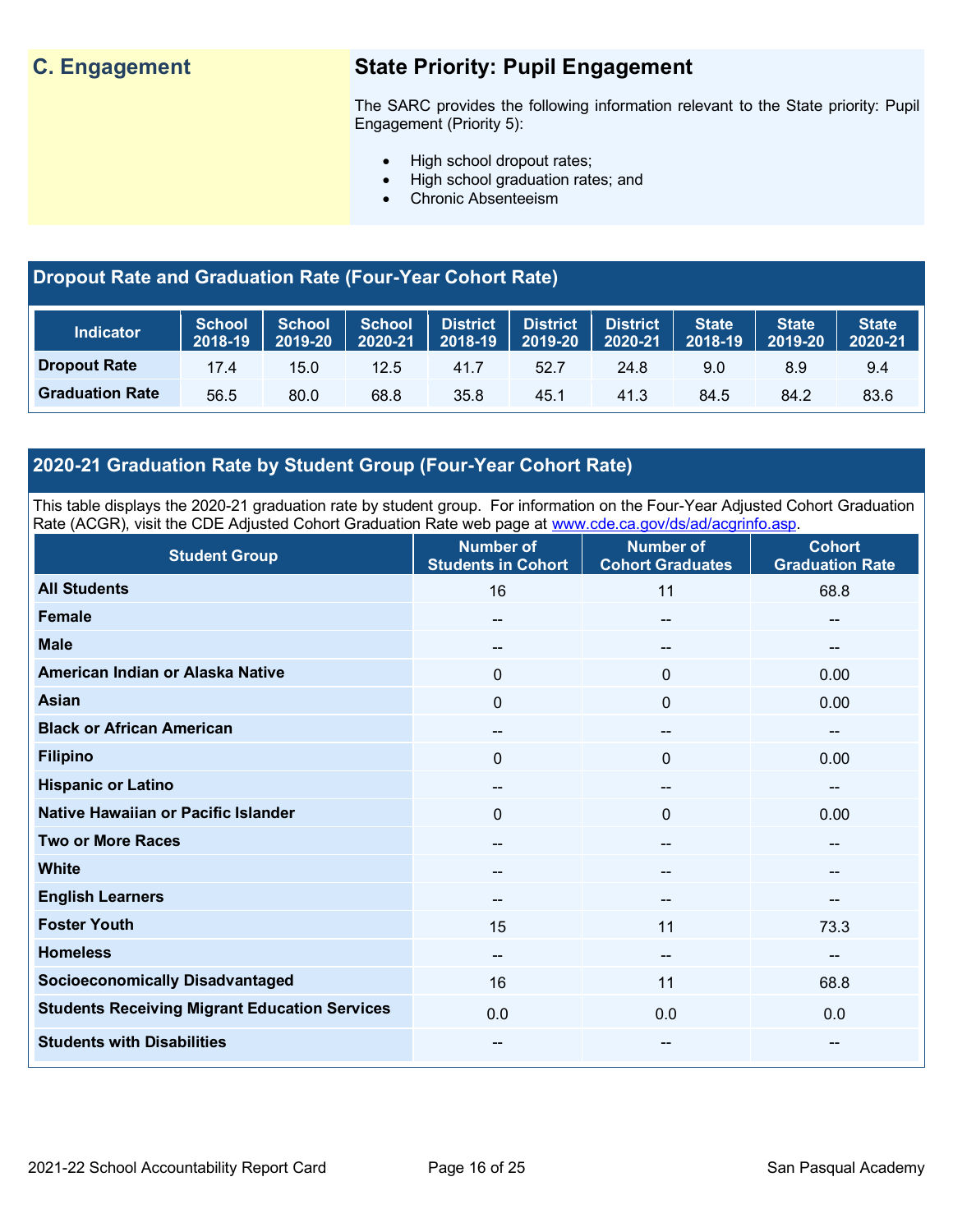## **2020-21 Chronic Absenteeism by Student Group**

| <b>Student Group</b>                                 | <b>Cumulative</b><br><b>Enrollment</b> | <b>Chronic</b><br><b>Absenteeism</b><br><b>Eligible Enrollment</b> | <b>Chronic</b><br><b>Absenteeism</b><br><b>Count</b> | <b>Chronic</b><br><b>Absenteeism</b><br><b>Rate</b> |
|------------------------------------------------------|----------------------------------------|--------------------------------------------------------------------|------------------------------------------------------|-----------------------------------------------------|
| <b>All Students</b>                                  | 79                                     | 67                                                                 |                                                      | 1.5                                                 |
| <b>Female</b>                                        | 42                                     | 34                                                                 | 1                                                    | 2.9                                                 |
| <b>Male</b>                                          | 37                                     | 33                                                                 | $\Omega$                                             | 0.0                                                 |
| American Indian or Alaska Native                     | 1                                      | 1                                                                  | 0                                                    | 0.0                                                 |
| <b>Asian</b>                                         | $\Omega$                               | $\mathbf{0}$                                                       | 0                                                    | 0.0                                                 |
| <b>Black or African American</b>                     | 30                                     | 26                                                                 | 1                                                    | 3.8                                                 |
| <b>Filipino</b>                                      | $\Omega$                               | $\mathbf 0$                                                        | 0                                                    | 0.0                                                 |
| <b>Hispanic or Latino</b>                            | 33                                     | 26                                                                 | 0                                                    | 0.0                                                 |
| Native Hawaiian or Pacific Islander                  | 0                                      | $\mathbf{0}$                                                       | 0                                                    | 0.0                                                 |
| <b>Two or More Races</b>                             | 4                                      | 3                                                                  | 0                                                    | 0.0                                                 |
| <b>White</b>                                         | 11                                     | 11                                                                 | 0                                                    | 0.0                                                 |
| <b>English Learners</b>                              | 10                                     | 8                                                                  | $\Omega$                                             | 0.0                                                 |
| <b>Foster Youth</b>                                  | 76                                     | 65                                                                 | $\Omega$                                             | 0.0                                                 |
| <b>Homeless</b>                                      | $\Omega$                               | $\mathbf 0$                                                        | $\Omega$                                             | 0.0                                                 |
| <b>Socioeconomically Disadvantaged</b>               | 79                                     | 67                                                                 |                                                      | 1.5                                                 |
| <b>Students Receiving Migrant Education Services</b> | 0                                      | $\Omega$                                                           | 0                                                    | 0.0                                                 |
| <b>Students with Disabilities</b>                    | 30                                     | 25                                                                 | $\Omega$                                             | 0.0                                                 |

## **C. Engagement State Priority: School Climate**

The SARC provides the following information relevant to the State priority: School Climate (Priority 6):

- Pupil suspension rates;
- Pupil expulsion rates; and
- Other local measures on the sense of safety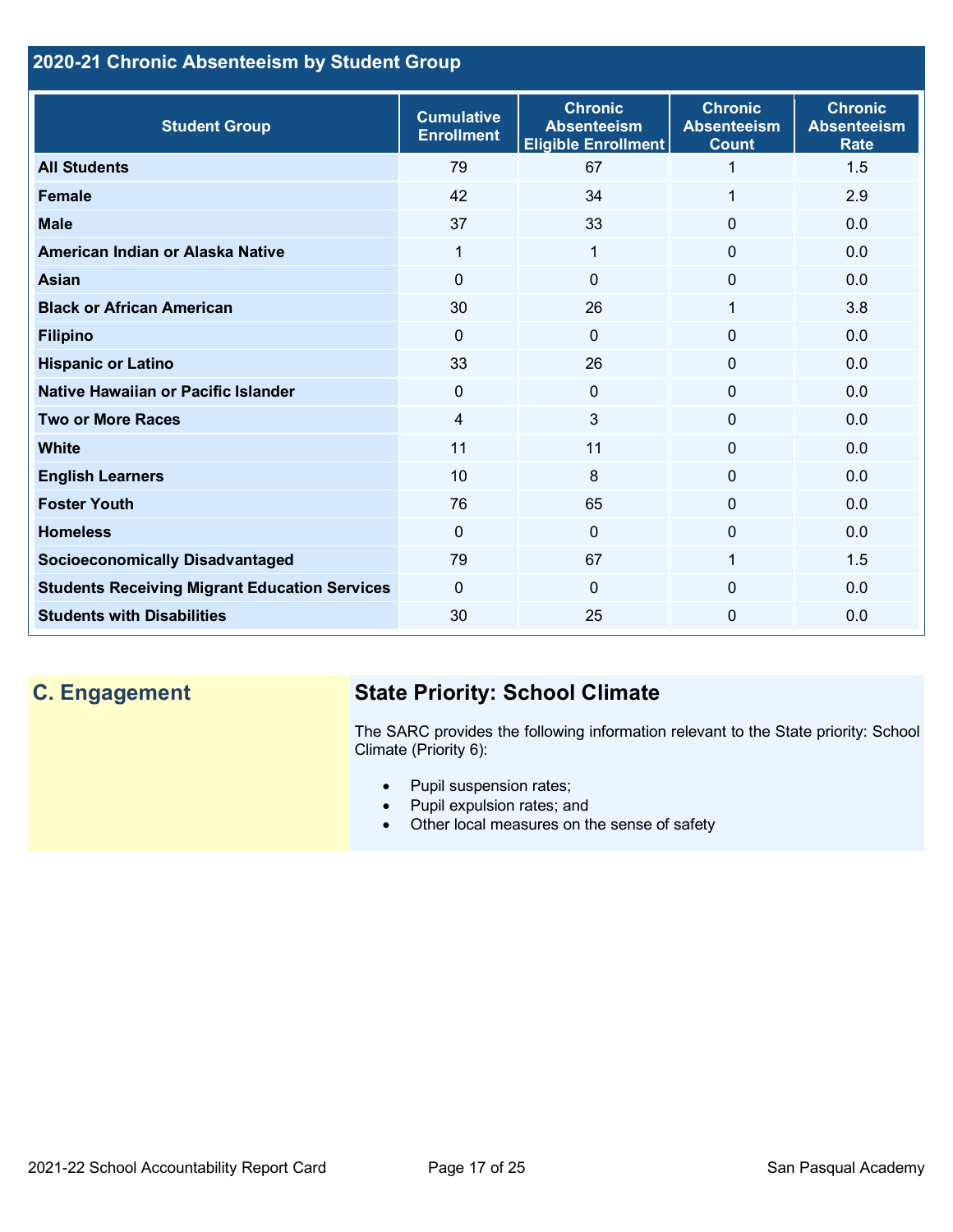## **Suspensions and Expulsions**

This table displays suspensions and expulsions data collected between July through June, each full school year respectively. Data collected during the 2020-21 school year may not be comparable to earlier years of this collection due to differences in learning mode instruction in response to the COVID-19 pandemic.

| <b>Subject</b>     | <b>School</b><br>2018-19 | <b>School</b><br>2020-21 | <b>District</b><br>2018-19 | <b>District</b><br>2020-21 | State <sup>1</sup><br>2018-19 | <b>State</b><br>2020-21 |
|--------------------|--------------------------|--------------------------|----------------------------|----------------------------|-------------------------------|-------------------------|
| <b>Suspensions</b> | 30.85                    | 10.13                    | 3.70                       | 0.14                       | 3.47                          | 0.20                    |
| <b>Expulsions</b>  | 0.00                     | 0.00                     | 0.00                       | 0.00                       | 0.08                          | 0.00                    |

This table displays suspensions and expulsions data collected between July through February, partial school year due to the COVID-19 pandemic. The 2019-2020 suspensions and expulsions rate data are not comparable to other year data because the 2019-2020 school year is a partial school year due to the COVID-19 crisis. As such, it would be inappropriate to make any comparisons in rates of suspensions and expulsions in the 2019-2020 school year compared to other school years.

| <b>Subject</b>     | <b>School</b><br>2019-20 | <b>District</b><br>2019-20 | <b>State</b><br>2019-20 |
|--------------------|--------------------------|----------------------------|-------------------------|
| <b>Suspensions</b> | 15.38                    | 1 71                       | 2.45                    |
| <b>Expulsions</b>  | 0.00                     | 0.00                       | 0.05                    |

## **2020-21 Suspensions and Expulsions by Student Group**

| <b>Student Group</b>                                 | <b>Suspensions Rate</b> | <b>Expulsions Rate</b> |
|------------------------------------------------------|-------------------------|------------------------|
| <b>All Students</b>                                  | 10.13                   | 0.00                   |
| <b>Female</b>                                        | 2.38                    | 0.00                   |
| <b>Male</b>                                          | 18.92                   | 0.00                   |
| American Indian or Alaska Native                     | 0.00                    | 0.00                   |
| <b>Asian</b>                                         | 0.00                    | 0.00                   |
| <b>Black or African American</b>                     | 13.33                   | 0.00                   |
| <b>Filipino</b>                                      | 0.00                    | 0.00                   |
| <b>Hispanic or Latino</b>                            | 9.09                    | 0.00                   |
| Native Hawaiian or Pacific Islander                  | 0.00                    | 0.00                   |
| <b>Two or More Races</b>                             | 0.00                    | 0.00                   |
| <b>White</b>                                         | 9.09                    | 0.00                   |
| <b>English Learners</b>                              | 0.00                    | 0.00                   |
| <b>Foster Youth</b>                                  | 10.53                   | 0.00                   |
| <b>Homeless</b>                                      | 0.00                    | 0.00                   |
| <b>Socioeconomically Disadvantaged</b>               |                         |                        |
| <b>Students Receiving Migrant Education Services</b> | 0.00                    | 0.00                   |
| <b>Students with Disabilities</b>                    |                         |                        |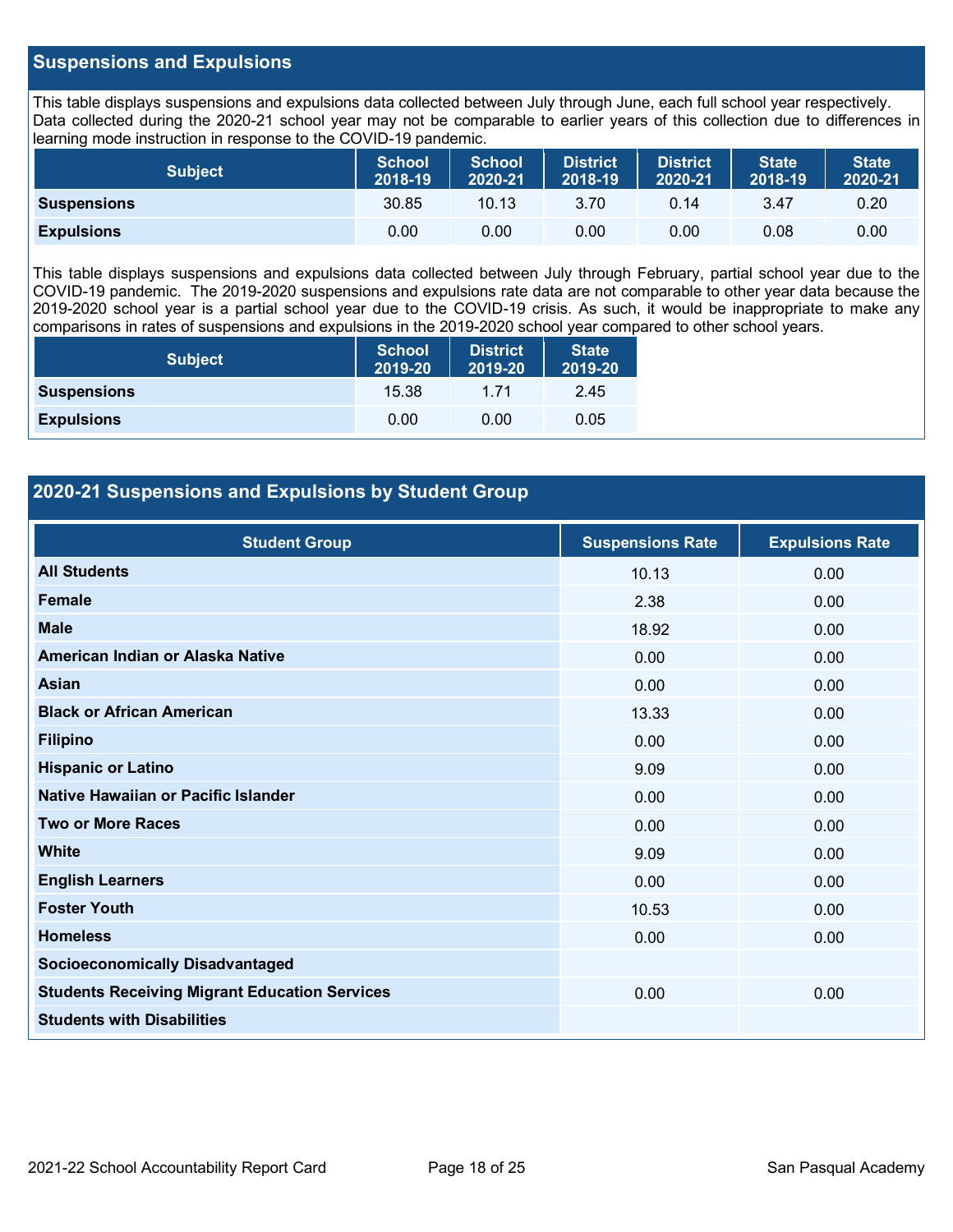## **2021-22 School Safety Plan**

The Comprehensive School Safety Plan was reviewed, updated, and approved by school staff, stakeholders, and parents in December 2022 and will be approved by the San Diego County Board of Education in February 2022. The plan includes school environment; Emergency Operations Plans; child abuse reporting procedures; suspension and expulsion procedures; procedures to notify teachers of dangerous pupils; discrimination and harassment policy; safe ingress and egress; schoolwide dress code; and rules and procedures on school discipline. The Comprehensive School Safety Plan is a public document and is available for review in the school office and in  $SDCOE$ 's JCCS office.

## **2018-19 Secondary Average Class Size and Class Size Distribution**

This table displays the 2018-19 average class size and class size distribution. The columns titled "Number of Classes" indicates how many classes fall into each size category (a range of total students per classroom). At the secondary school level, this information is reported by subject area rather than grade level.

| <b>Subject</b>               | <b>Average</b><br><b>Class</b><br><b>Size</b> | 1-22 Students | Number of Classes with   Number of Classes with<br>23-32 Students | <b>Number of Classes with</b><br>33+ Students |
|------------------------------|-----------------------------------------------|---------------|-------------------------------------------------------------------|-----------------------------------------------|
| <b>English Language Arts</b> | 12                                            | 6             |                                                                   |                                               |
| <b>Mathematics</b>           | 6                                             |               |                                                                   |                                               |
| <b>Science</b>               | 14                                            | 4             |                                                                   |                                               |
| <b>Social Science</b>        | 15                                            | 4             |                                                                   |                                               |

## **2019-20 Secondary Average Class Size and Class Size Distribution**

This table displays the 2019-20 average class size and class size distribution. The columns titled "Number of Classes" indicates how many classes fall into each size category (a range of total students per classroom). At the secondary school level, this information is reported by subject area rather than grade level.

| <b>Subject</b>               | <b>Average</b><br><b>Class</b><br><b>Size</b> | 1-22 Students | Number of Classes with   Number of Classes with<br>23-32 Students | <b>Number of Classes with</b><br>33+ Students |
|------------------------------|-----------------------------------------------|---------------|-------------------------------------------------------------------|-----------------------------------------------|
| <b>English Language Arts</b> | 9                                             |               |                                                                   |                                               |
| <b>Mathematics</b>           |                                               | 5             |                                                                   |                                               |
| <b>Science</b>               | 10                                            | 4             |                                                                   |                                               |
| <b>Social Science</b>        | 10                                            | 5             |                                                                   |                                               |

## **2020-21 Secondary Average Class Size and Class Size Distribution**

This table displays the 2020-21 average class size and class size distribution. The columns titled "Number of Classes" indicates how many classes fall into each size category (a range of total students per classroom). At the secondary school level, this information is reported by subject area rather than grade level.

| <b>Subject</b>               | <b>Average</b><br><b>Class</b><br><b>Size</b> | <b>1-22 Students</b> | Number of Classes with   Number of Classes with   Number of Classes with<br>23-32 Students | 33+ Students |
|------------------------------|-----------------------------------------------|----------------------|--------------------------------------------------------------------------------------------|--------------|
| <b>English Language Arts</b> | 6                                             | 12                   |                                                                                            |              |
| <b>Mathematics</b>           |                                               |                      |                                                                                            |              |
| <b>Science</b>               | 9                                             | 5                    |                                                                                            |              |
| <b>Social Science</b>        | 8                                             | 5                    |                                                                                            |              |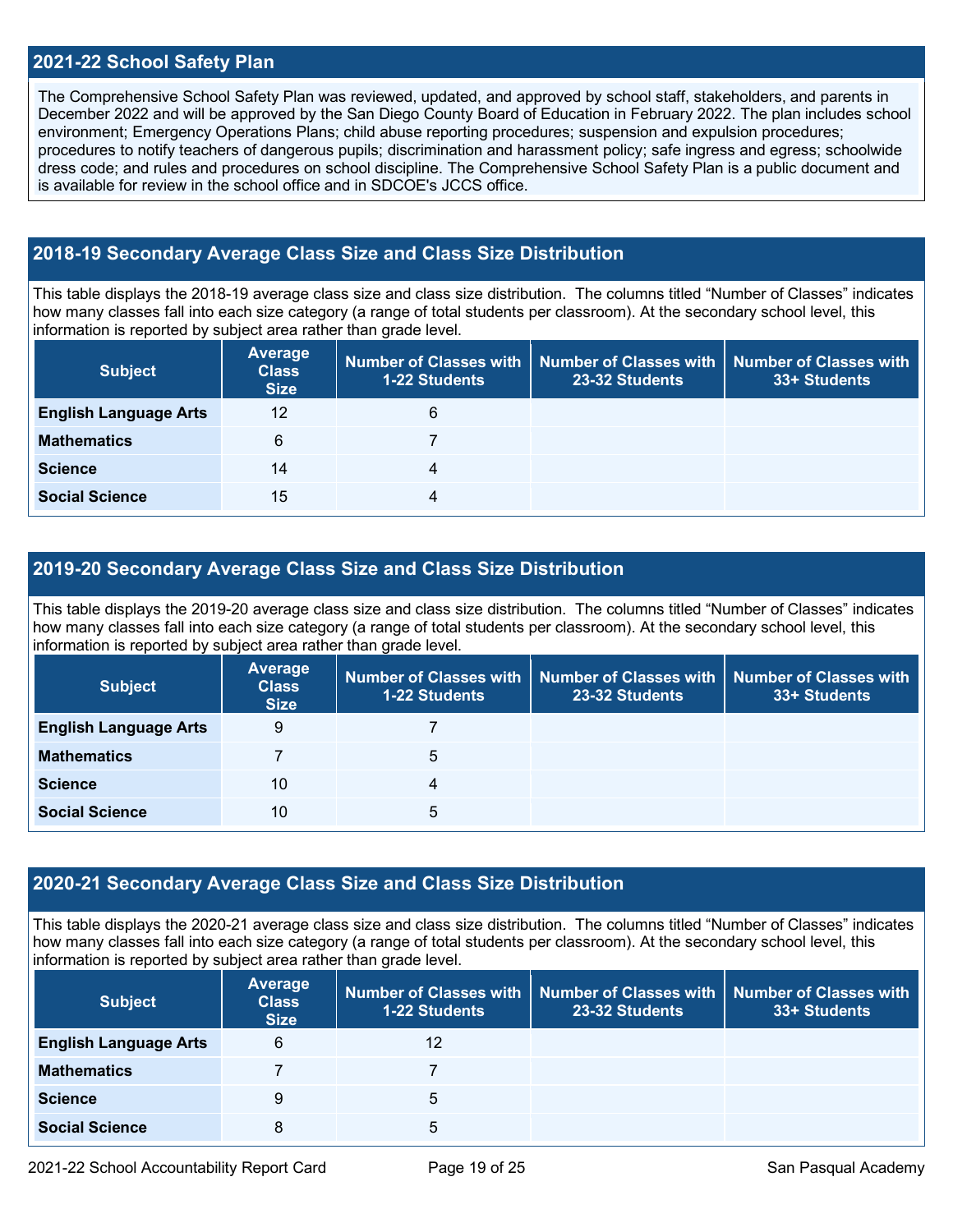## **2020-21 Ratio of Pupils to Academic Counselor**

This table displays the ratio of pupils to Academic Counselor. One full time equivalent (FTE) equals one staff member working full time; one FTE could also represent two staff members who each work 50 percent of full time.

| <b>Title</b>                        | <b>Ratio</b> |
|-------------------------------------|--------------|
| <b>Pupils to Academic Counselor</b> | 50           |

## **2020-21 Student Support Services Staff**

This table displays the number of FTE support staff assigned to this school. One full time equivalent (FTE) equals one staff member working full time; one FTE could also represent two staff members who each work 50 percent of full time.

| <b>Title</b>                                                         | <b>Number of FTE Assigned to School</b> |
|----------------------------------------------------------------------|-----------------------------------------|
| <b>Counselor (Academic, Social/Behavioral or Career Development)</b> |                                         |
| Library Media Teacher (Librarian)                                    | $\mathbf{0}$                            |
| <b>Library Media Services Staff (Paraprofessional)</b>               | $\mathbf{0}$                            |
| <b>Psychologist</b>                                                  | $\mathbf 0$                             |
| <b>Social Worker</b>                                                 | $\mathbf 0$                             |
| <b>Speech/Language/Hearing Specialist</b>                            | $\mathbf{0}$                            |
| <b>Resource Specialist (non-teaching)</b>                            | $\mathbf{0}$                            |
| <b>Other</b>                                                         | 1.5                                     |

## **2019-20 Expenditures Per Pupil and School Site Teacher Salaries**

This table displays the 2019-20 expenditures per pupil and average teach salary for this school. Cells with N/A values do not require data.

| <b>Level</b>                                         | <b>Total</b><br><b>Expenditures</b><br><b>Per Pupil</b> | <b>Expenditures</b><br><b>Per Pupil</b><br>(Restricted) | <b>Expenditures</b><br><b>Per Pupil</b><br>(Unrestricted) | <b>Average</b><br><b>Teacher</b><br><b>Salary</b> |
|------------------------------------------------------|---------------------------------------------------------|---------------------------------------------------------|-----------------------------------------------------------|---------------------------------------------------|
| <b>School Site</b>                                   | \$24,588                                                | \$6,452                                                 | \$18,136                                                  | \$113,507                                         |
| <b>District</b>                                      | N/A                                                     | N/A                                                     | \$16,234                                                  |                                                   |
| <b>Percent Difference - School Site and District</b> | N/A                                                     | N/A                                                     | 11.1                                                      | $-3.2$                                            |
| <b>State</b>                                         |                                                         |                                                         | \$8,444                                                   |                                                   |
| <b>Percent Difference - School Site and State</b>    | N/A                                                     | N/A                                                     | 72.9                                                      | 29.3                                              |

## **2020-21 Types of Services Funded**

County Office of Education schools are not required to display this data. (Education Code Section 41409.3).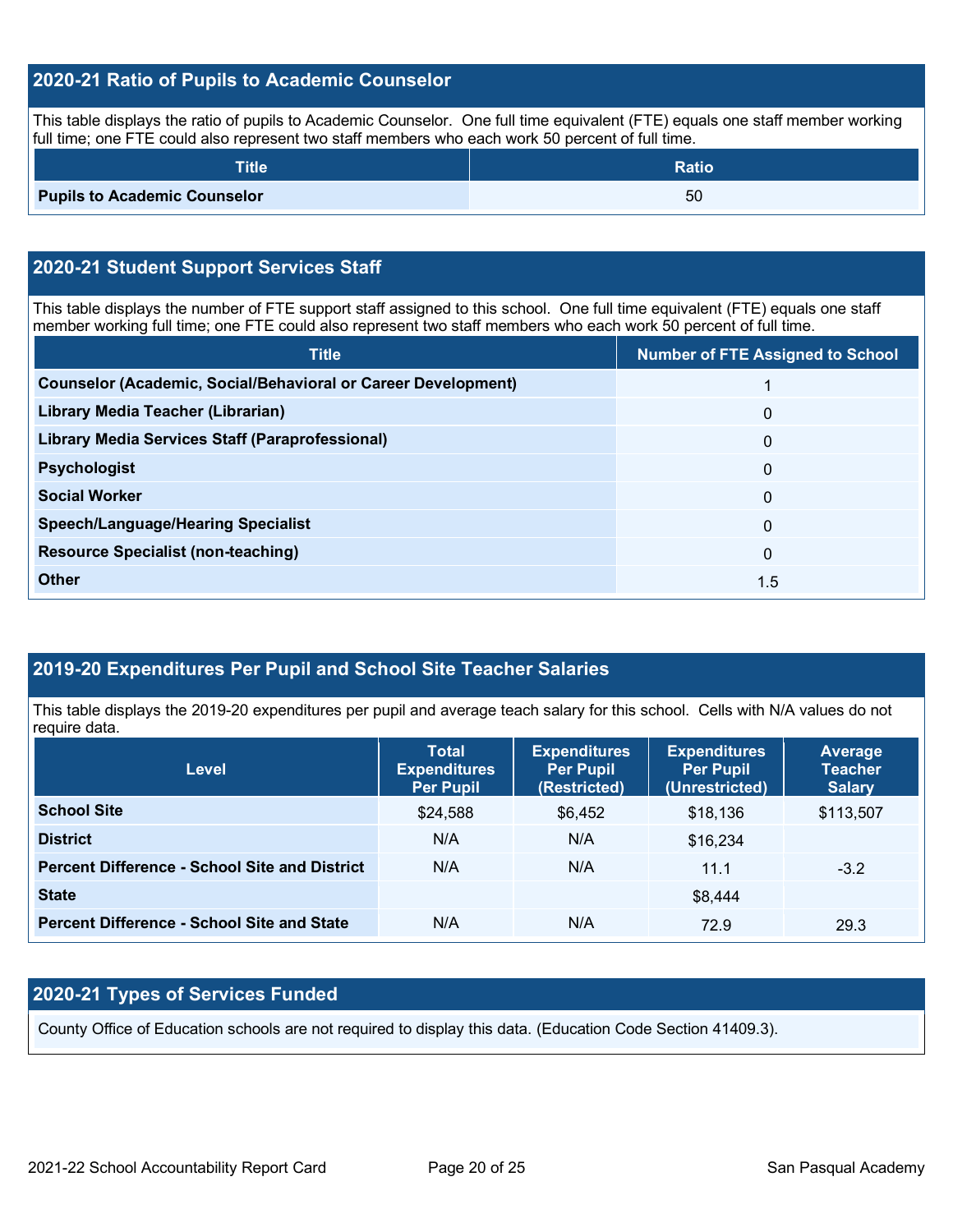## **2019-20 Teacher and Administrative Salaries**

This table displays the 2019-20 Teacher and Administrative salaries. For detailed information on salaries, see the CDE Certification Salaries & Benefits web page at [http://www.cde.ca.gov/ds/fd/cs/.](http://www.cde.ca.gov/ds/fd/cs/)

| Category                                             | <b>District</b><br><b>Amount</b> | <b>State Average</b><br>for Districts<br>in Same Category |
|------------------------------------------------------|----------------------------------|-----------------------------------------------------------|
| <b>Beginning Teacher Salary</b>                      |                                  |                                                           |
| <b>Mid-Range Teacher Salary</b>                      |                                  |                                                           |
| <b>Highest Teacher Salary</b>                        |                                  |                                                           |
| <b>Average Principal Salary (Elementary)</b>         |                                  |                                                           |
| <b>Average Principal Salary (Middle)</b>             |                                  |                                                           |
| <b>Average Principal Salary (High)</b>               |                                  |                                                           |
| <b>Superintendent Salary</b>                         |                                  |                                                           |
| <b>Percent of Budget for Teacher Salaries</b>        |                                  |                                                           |
| <b>Percent of Budget for Administrative Salaries</b> |                                  |                                                           |

## **2020-21 Advanced Placement (AP) Courses**

This table displays the percent of student in AP courses at this school.

## **Percent of Students in AP Courses**

This table displays the number of AP courses offered at this school where there are student course enrollments of at least one student.

| <b>Subject</b>                  | <b>Number of AP Courses Offered</b> |
|---------------------------------|-------------------------------------|
| <b>Computer Science</b>         | 0                                   |
| <b>English</b>                  | 0                                   |
| <b>Fine and Performing Arts</b> | 0                                   |
| <b>Foreign Language</b>         | 0                                   |
| <b>Mathematics</b>              | 0                                   |
| <b>Science</b>                  | 0                                   |
| <b>Social Science</b>           | 0                                   |
| <b>Total AP Courses Offered</b> | 0                                   |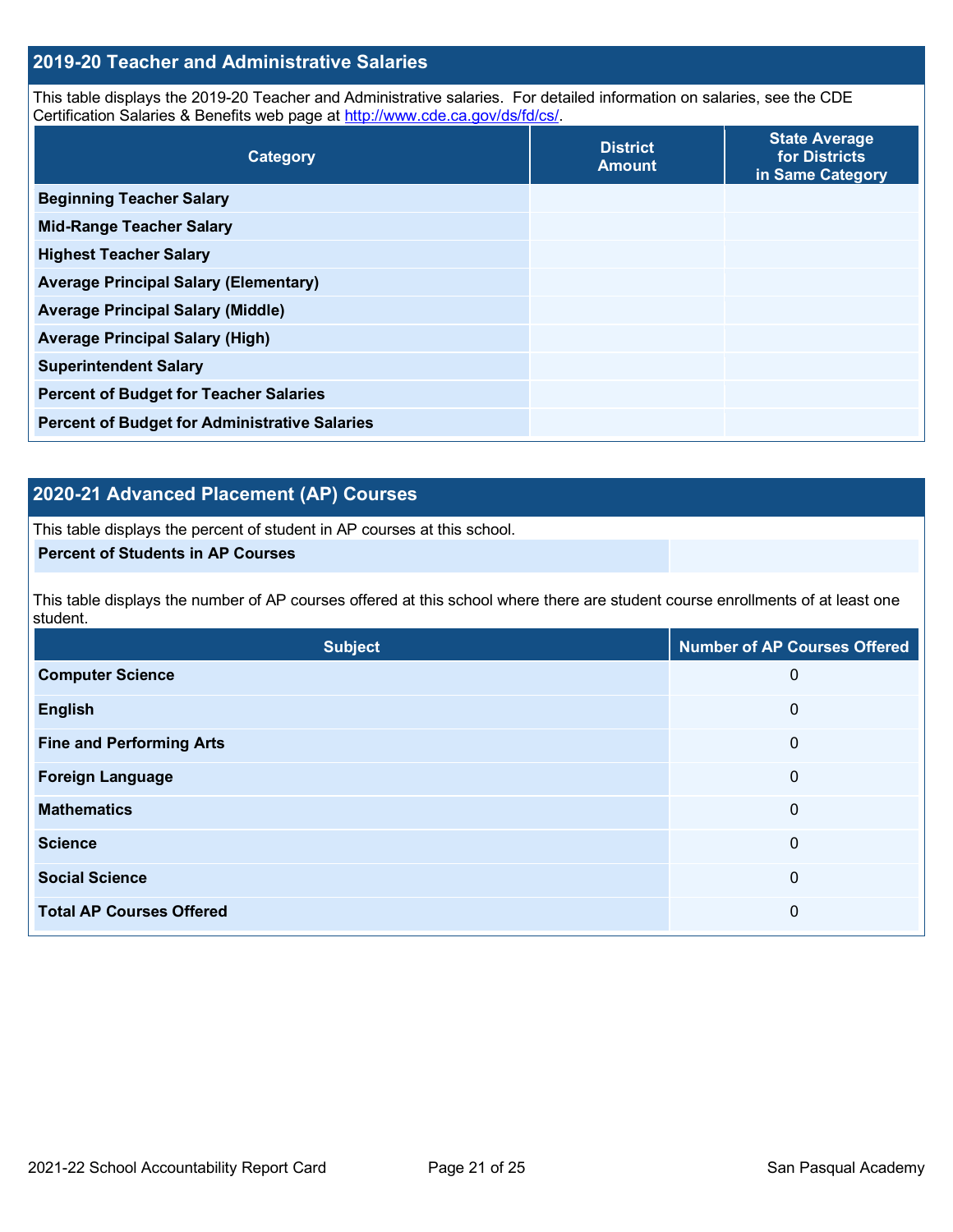### **Professional Development**

During the 2020-21 school year, San Pasqual Academy teachers, support staff, and its administrator continued to take part in a variety of professional learning to ensure every student is prepared for college, career, and community success. In addition to our content work, new training (supported by our Innovations Department) was geared to ensuring the most effective means for online learning (due to the Distant Learning from the COVID 19 shutdown). Based on student achievement data, a strong emphasis continues to be placed on content-area knowledge and pedagogical skills to improve student outcomes in English language arts (ELA) and mathematics. In addition, we have begun an even greater focus on training faculty and staff for more integrated English Language Development (ELD) in both ELA and other content areas (Science & History especially). This included ongoing specialized training on the ELD Standards for all ELD Assistants, Special Education Assistants, and Administration as well as continued practice in using the Teaching-Learning Cycle to ensure the greatest impact for English Learners. The ongoing teaching of the units of study in ELA, the online Study Sync curriculum and the Expository Reading and Writing Curriculum (ERWC) continued to round out our professional learning and instruction in ELA. We are also continuing reading intervention support for students by training teachers to work inside of classes and individually with students in need. This support was broadened in 2020-21 to assist all content teachers as well. Teachers and staff continue to receive annual training on meeting the needs of our students with disabilities in the most effective methods and with any needed accommodations.

The 2020-21 school year was also full of powerful content learning through our Division Curriculum Committees (DCC) and selections of our new curricula in Science and History in addition to the implementation of our adopted curricula in mathematics (Savvas) and Math Vision Project (open source) for middle and high school Integrated Math. All JCCS Math teachers participated in 12 professional learning offerings throughout the year to ensure understanding and best practices in teaching the newly adopted curricula. The Science DCC hosted 8 professional learning events and chose Discovery education (online and text); they also assisted teachers in their initial planning of the curriculum implementation. The Science teachers will pilot the Discovery Ed curriculum in the 2021-22 school year. Teachers were also trained in a distant learning adaptation of the California Healthy Youth Act for all students entitled "Rights, Respect, and Responsibilities". In addition, our History/Social Studies DCC worked with History teachers to investigate the standards to choose a culturally appropriate curriculum for US and World History; McGraw-Hill was their choice, and it will be piloted 2021-22 school year. This DCC will continue their learning and chose an Economics and Government/Civics book to support our mission and our support of the Seal of Civic Engagement for all students in the 2021-22 year. Finally, we are excited to select the Ethnic Studies DCC to support the course recently adopted by the state of California. This will come with extensive professional learning as well.

All JCCS employees continue to reinforce restorative practices training to develop common language, philosophies, and practices to support students and families and to increase positive school culture while working to decrease exclusionary practices. To this end, all employees were required to attend a four-part Equity Series, hosted by our Equity department, to explore the areas of implicit bias, equity, social justice, and systemic oppression. Our District Equity Leadership Team (DELT) continued to create and implement support for student's academic and behavioral needs. For behavioral support, San Pasqual Academy participated in Positive Behavior Intervention and Support (PBIS) training for the second/third year of a five-year implementation. All teachers have access to one-on-one and small group coaching with our cadre of instructional coaches to work on self-identified areas for instructional support. Additionally, all San Pasqual Academy teachers and staff receive monthly professional learning including both academic content and our work in positive school culture (MTSS/PBIS/RP). Some trainings anticipated were revised for online learning and new trainings to teach distance learning in an effective manner were continued. This included powerful opportunities to learn and grow in Social-Emotional Learning. The Instructional Coach assigned to SPA has been instrumental in this effort and has implemented the SEL curriculum with the Advisory periods. It has proven most successful for students and staff. In the midst of the COVID -19 shutdown, the need for this learning and processes to support was more evident than ever. Finally, since July 2004, JCCS has participated in the South County Induction Consortium, formally known as Beginning Teacher Support and Assessment, to support newly credentialed teachers.

This table displays the number of school days dedicated to staff development and continuous improvement.

| <b>Subject</b>                                                                  |  |     |                  |
|---------------------------------------------------------------------------------|--|-----|------------------|
| Number of school days dedicated to Staff Development and Continuous Improvement |  | 130 | 130 <sub>1</sub> |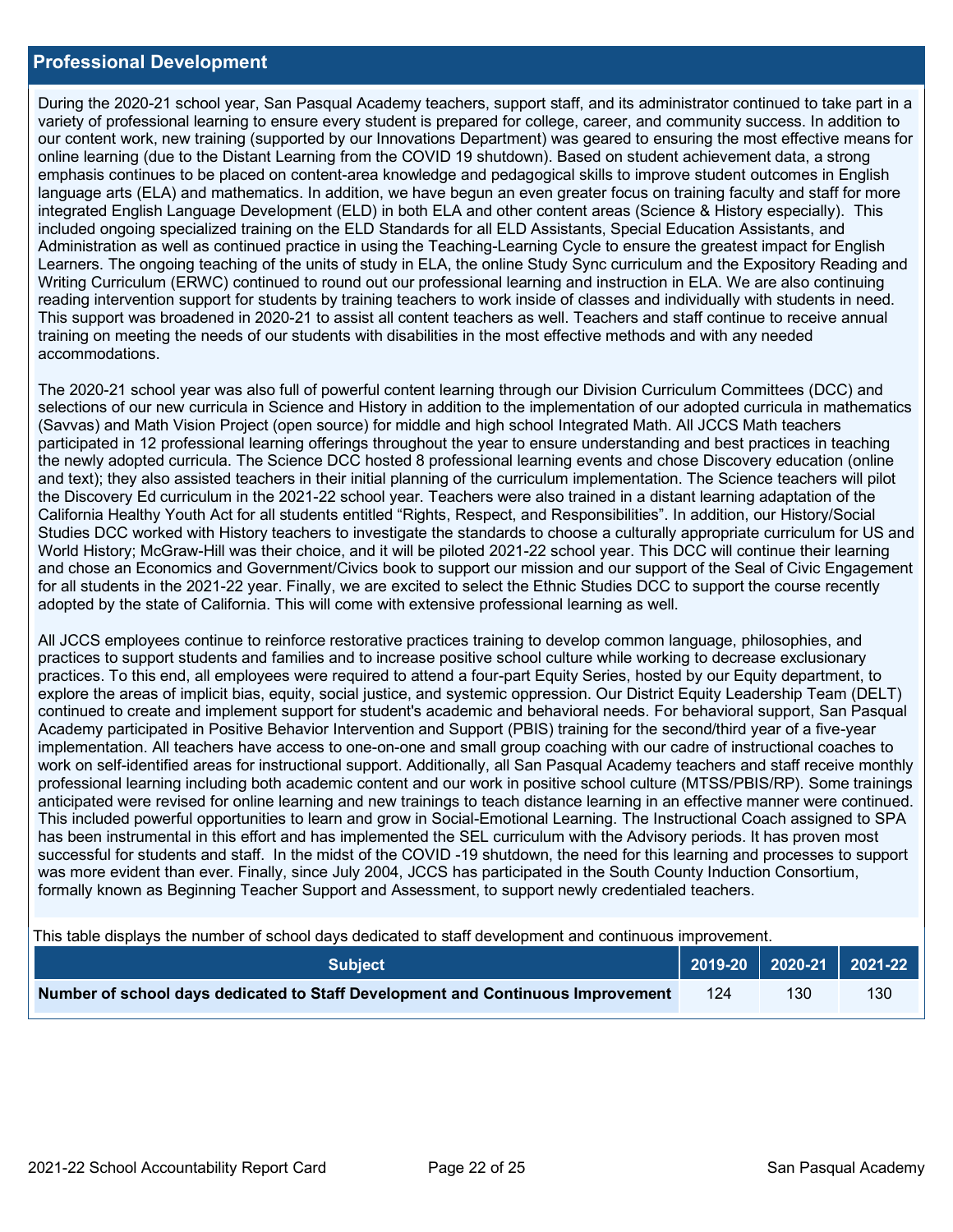# **San Diego County Office of Education 2020-21 Local Accountability Report Card (LARC) Addendum**

## **Local Accountability Report Card (LARC) Addendum**

**2020-21 Local Accountability Report Card (LARC) Addendum Overview**



On July 14, 2021, the California State Board of Education (SBE) determined that the California Department of Education (CDE) will use the SARC as the mechanism to conduct a one-time data collection of the LEA-level aggregate test results of all school's local assessments administered during the 2020–2021 school year in order to meet the federal Every Students Succeeds Act (ESSA) reporting requirement for the Local Educational Agency Accountability Report Cards (LARCs).

Each local educational agency (LEA) is responsible for preparing and posting their annual LARC in accordance with the federal ESSA. As a courtesy, the CDE prepares and posts the LARCs on behalf of all LEAs.

Only for the 2020–2021 school year and the 2020–2021 LARCs, LEAs are required to report their aggregate local assessments test results at the LEA-level to the CDE by populating the tables below via the SARC. These data will be used to meet the LEAs' federal requirement for their LARCs. Note that it is the responsibility of the school and LEA to ensure that all student privacy and suppression rules are in place when reporting data in Tables 3 and 4 in the Addendum, as applicable.

The tables below are not part of the SBE approved 2020–2021 SARC template but rather are the mechanism by which these required data will be collected from LEAs.

For purposes of the LARC and the following tables, an LEA is defined as a school district, a county office of education, or a direct funded charter school.

| 2021-22 District Contact Information |                                      |  |  |  |
|--------------------------------------|--------------------------------------|--|--|--|
| <b>District Name</b>                 | San Diego County Office of Education |  |  |  |
| <b>Phone Number</b>                  | 858-292-3500                         |  |  |  |
| Superintendent                       | Dr. Paul Gothold                     |  |  |  |
| <b>Email Address</b>                 | superintendent@sdcoe.net             |  |  |  |
| <b>District Website Address</b>      | www.sdcoe.net                        |  |  |  |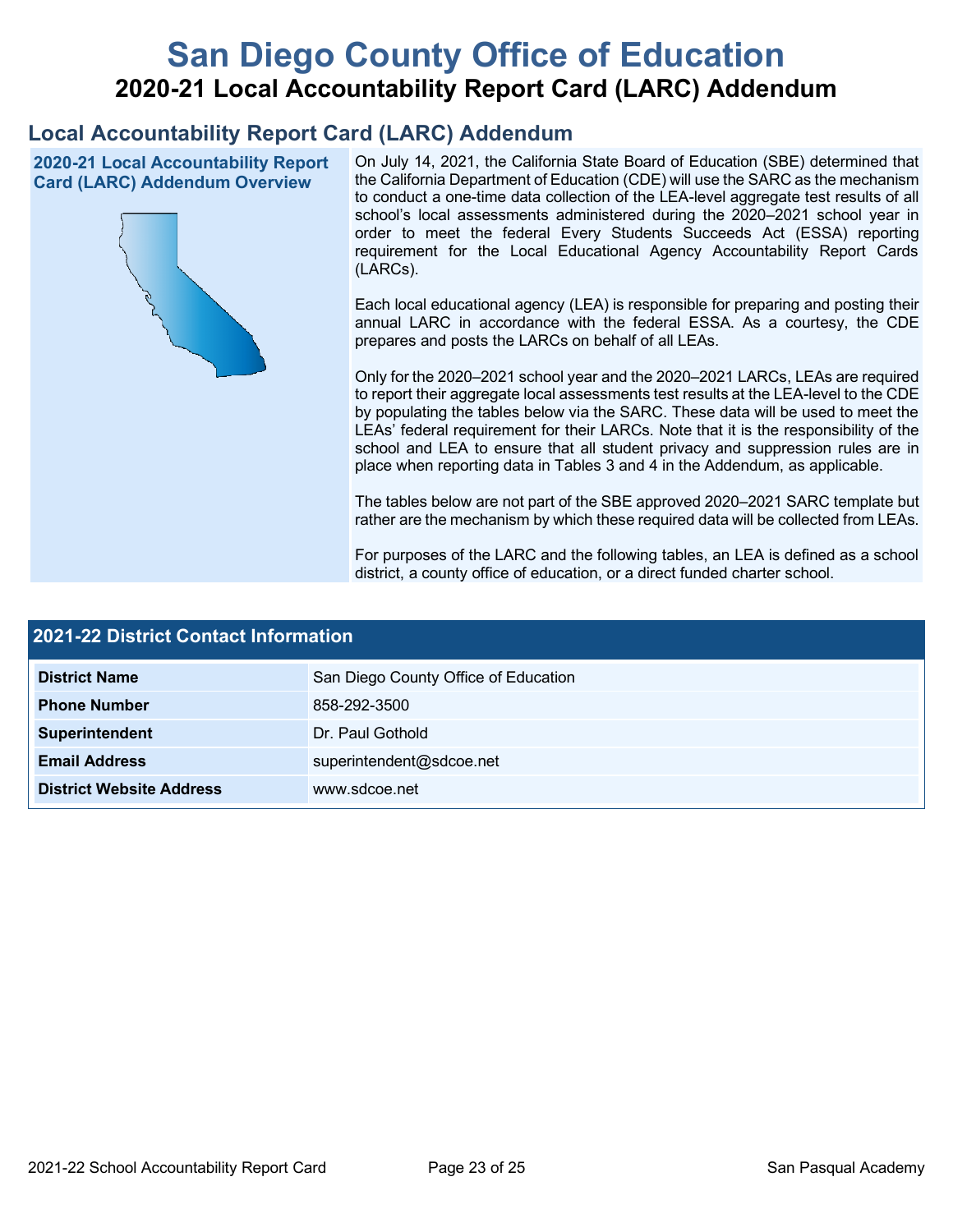## **2020-21 CAASPP Test Results in ELA by Student Group**

This table displays CAASPP test results in ELA by student group for students grades three through eight and grade eleven taking and completing a state-administered assessment. The CDE will populate this table for schools in cases where the school administered the CAASPP assessment. In cases where the school administered a local assessment instead of CAASPP, the CDE will populate this table with "NT" values, meaning this school did not test students using the CAASPP. See the local assessment(s) table for more information.

| <b>CAASPP</b><br><b>Student Groups</b>               | <b>CAASPP</b><br><b>Total</b><br><b>Enrollment</b> | <b>CAASPP</b><br><b>Number</b><br><b>Tested</b> | <b>CAASPP</b><br><b>Percent</b><br><b>Tested</b> | <b>CAASPP</b><br><b>Percent</b><br><b>Not Tested</b> | <b>CAASPP</b><br><b>Percent</b><br><b>Met or</b><br><b>Exceeded</b> |
|------------------------------------------------------|----------------------------------------------------|-------------------------------------------------|--------------------------------------------------|------------------------------------------------------|---------------------------------------------------------------------|
| <b>All Students</b>                                  | 423                                                | 222                                             | 52.48                                            | 47.52                                                | 12.44                                                               |
| <b>Female</b>                                        | 169                                                | 83                                              | 49.11                                            | 50.89                                                | 17.28                                                               |
| <b>Male</b>                                          | 254                                                | 139                                             | 54.72                                            | 45.28                                                | 9.56                                                                |
| American Indian or Alaska Native                     | --                                                 | $\overline{\phantom{m}}$                        | --                                               | $\overline{\phantom{a}}$                             | --                                                                  |
| <b>Asian</b>                                         | 12                                                 | 9                                               | 75.00                                            | 25.00                                                |                                                                     |
| <b>Black or African American</b>                     | 43                                                 | 27                                              | 62.79                                            | 37.21                                                | 11.11                                                               |
| <b>Filipino</b>                                      |                                                    | $\overline{\phantom{m}}$                        |                                                  | $\mathbf{u}$                                         |                                                                     |
| <b>Hispanic or Latino</b>                            | 304                                                | 159                                             | 52.30                                            | 47.70                                                | 12.26                                                               |
| <b>Native Hawaiian or Pacific Islander</b>           | --                                                 | $\overline{\phantom{a}}$                        | --                                               | $\overline{\phantom{a}}$                             | --                                                                  |
| <b>Two or More Races</b>                             | 17                                                 | 10                                              | 58.82                                            | 41.18                                                | --                                                                  |
| <b>White</b>                                         | 40                                                 | 12                                              | 30.00                                            | 70.00                                                | 9.09                                                                |
| <b>English Learners</b>                              | 142                                                | 76                                              | 53.52                                            | 46.48                                                | 5.33                                                                |
| <b>Foster Youth</b>                                  | 35                                                 | 18                                              | 51.43                                            | 48.57                                                | 5.56                                                                |
| <b>Homeless</b>                                      | 340                                                | 238                                             | 70.00                                            | 30.00                                                | 15.65                                                               |
| <b>Military</b>                                      | $\mathbf{0}$                                       | $\mathbf 0$                                     | $\mathbf 0$                                      | $\mathbf 0$                                          | 0                                                                   |
| <b>Socioeconomically Disadvantaged</b>               | 312                                                | 177                                             | 56.73                                            | 43.27                                                | 14.53                                                               |
| <b>Students Receiving Migrant Education Services</b> | $\overline{\phantom{a}}$                           | $\overline{\phantom{a}}$                        | --                                               |                                                      |                                                                     |
| <b>Students with Disabilities</b>                    | 133                                                | 51                                              | 38.35                                            | 61.65                                                | 2.00                                                                |